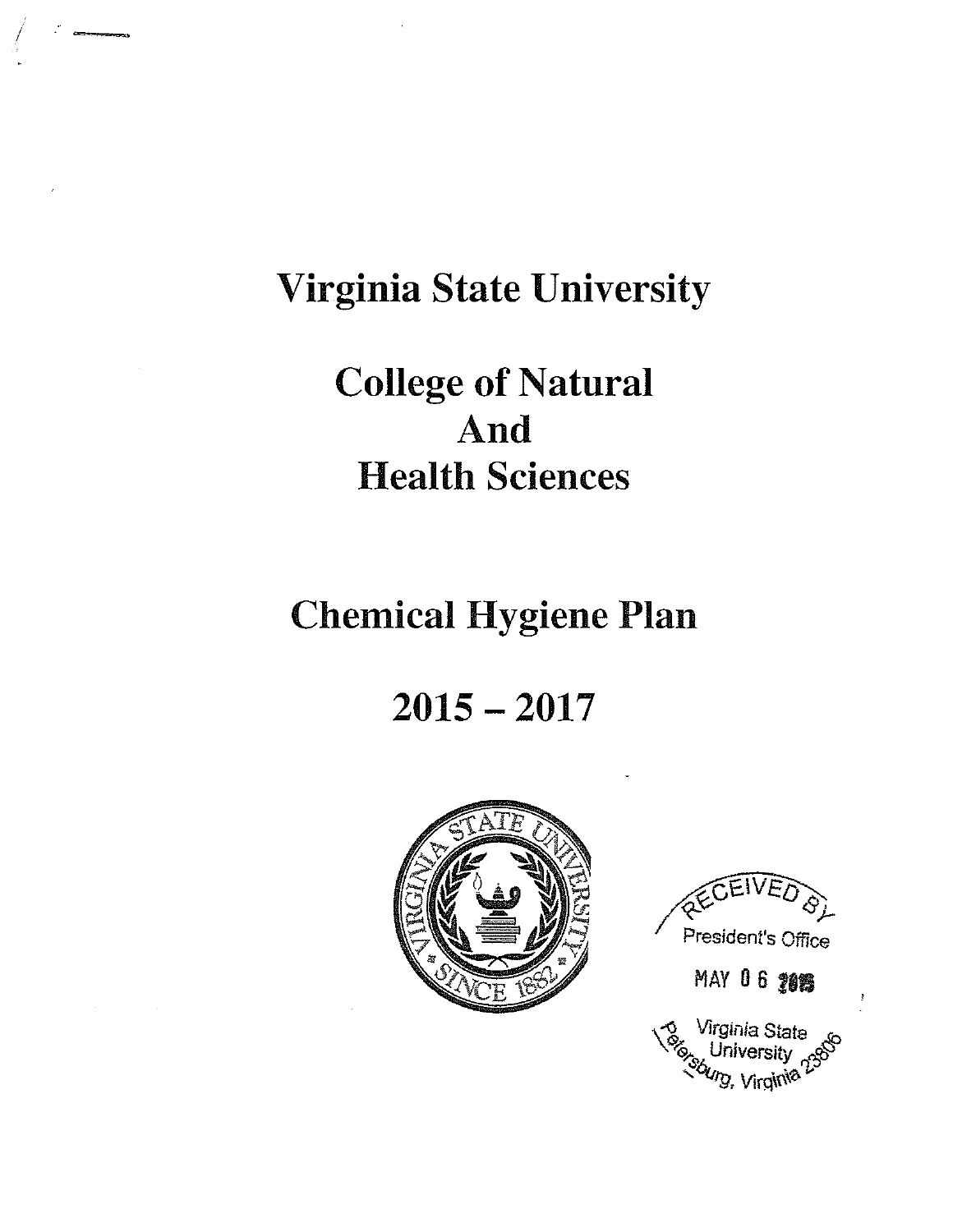Virginia State University Chemical Hygiene Plan Signature Approvals

Approvals

Grace M. Ndip

Chair, Department of Chemistry

Michael Hickman Virginia State University Safety Officer

 $c_{15}$ E Larry Brown

Dean, College of Natural and Health Sciences

Weldon W. Hill Provost and Vice President of Academic Affairs

nin Pamela V. Hammond

**Interim President** 

 $\hat{\mathcal{L}}$ 

 $\overline{\mathcal{K}}$ Date

 $4 - 22 - 15$ Date

Date

Date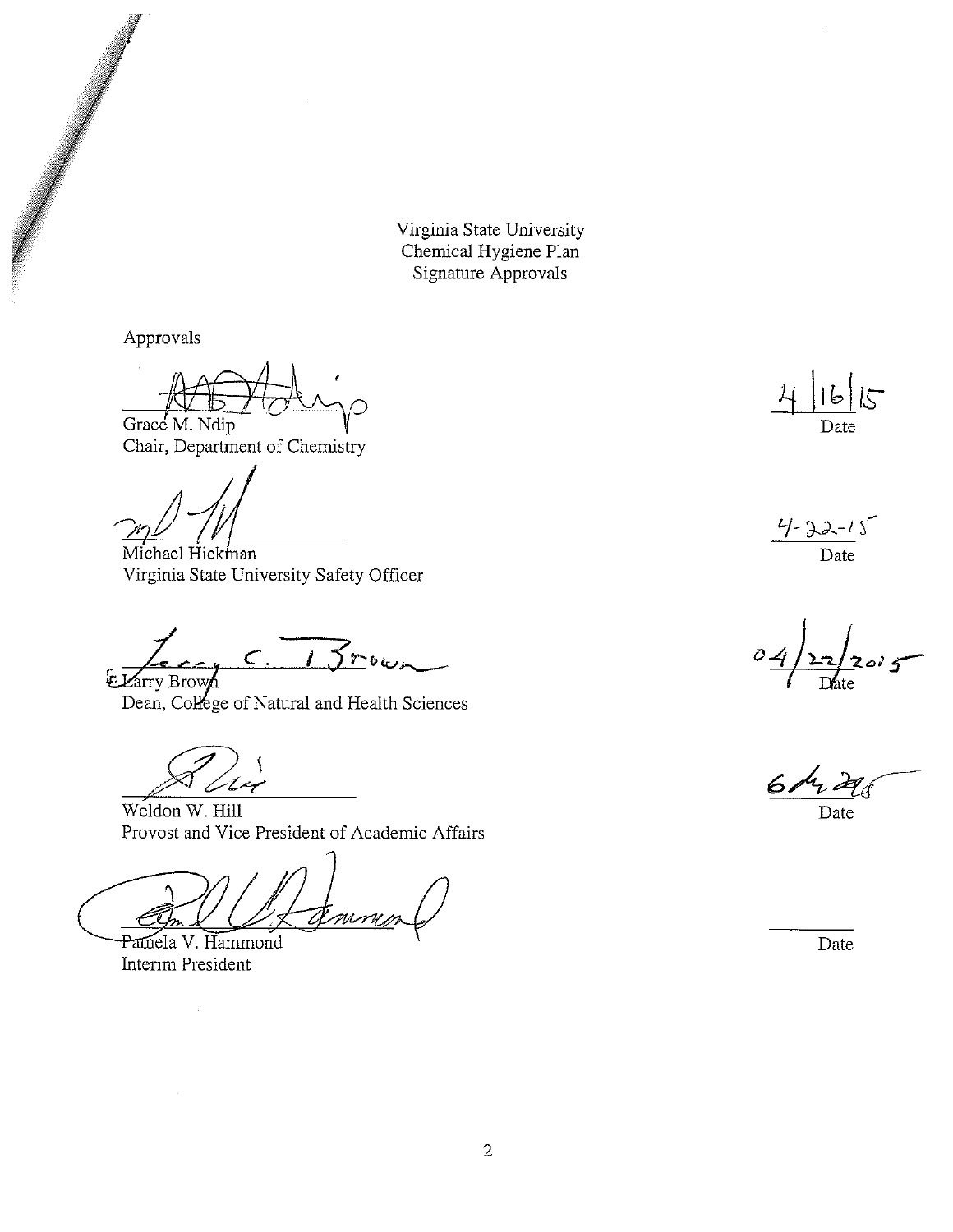## **TABLE OF CONTENTS**

| I.    | <b>Purpose</b>                                                        | Page<br>5      |
|-------|-----------------------------------------------------------------------|----------------|
| Π.    | <b>Definitions</b>                                                    | 5              |
|       | Chemical Hygiene Plan<br>a.                                           | 5              |
|       | b. Employee                                                           | 5              |
|       | c. Hazardous Chemical                                                 |                |
|       | d. Laboratory                                                         | $\frac{5}{5}$  |
|       | e. Laboratory Scale                                                   | 5              |
| Ш.    | <b>Applicability and Assistance</b>                                   | 5              |
| IV.   | <b>Responsibilities</b>                                               | 6              |
|       | The Dean of the College of Natural and Health Sciences<br>a.          | 6              |
|       | b. Department Chairs                                                  | 6              |
|       | c. The College Chemical Safety Officer                                | 6              |
|       | d. The Safety Committee of the College of Natural and Health Sciences | $\sqrt{ }$     |
|       | The Chemistry Laboratory and Stockroom Manager<br>e.                  | $\overline{7}$ |
|       | f.<br>Faculty and Staff (including teaching and research assistants)  | $\overline{7}$ |
|       | <b>Laboratory Workers</b><br>g.                                       | 8              |
| V.    | <b>Standard Operating Procedures</b>                                  | 8              |
|       | h. General laboratory Operations and Conduct                          | 9              |
|       | $\mathbf{i}$ .<br>Hazardous Materials Storage                         | 10             |
|       | <b>Hazardous Material Handling</b><br>j.                              | 11             |
|       | k. Hazardous Material Disposal- General Guidelines                    | 11             |
|       | Labels and Signs<br>1.                                                | 12             |
|       | m. Safety Showers and Eye Wash Stations                               | 12             |
|       | n. Fume Hoods and Other Engineering Controls                          | 13             |
| VI.   | <b>Controlling Chemical Exposures</b>                                 | 13             |
|       | a. Inhalation                                                         | 14             |
|       | b. Absorption                                                         | 14             |
|       | Ingestion<br>$c_{\cdot}$                                              | 14             |
| VII.  | <b>Employee Information and Training</b>                              | 15             |
|       | Information<br>a.                                                     | 15             |
|       | Training<br>b.                                                        | 15             |
| VIII. | <b>Prior Approval</b>                                                 | 16             |
| IX.   | <b>Medical Consultation</b>                                           | 16             |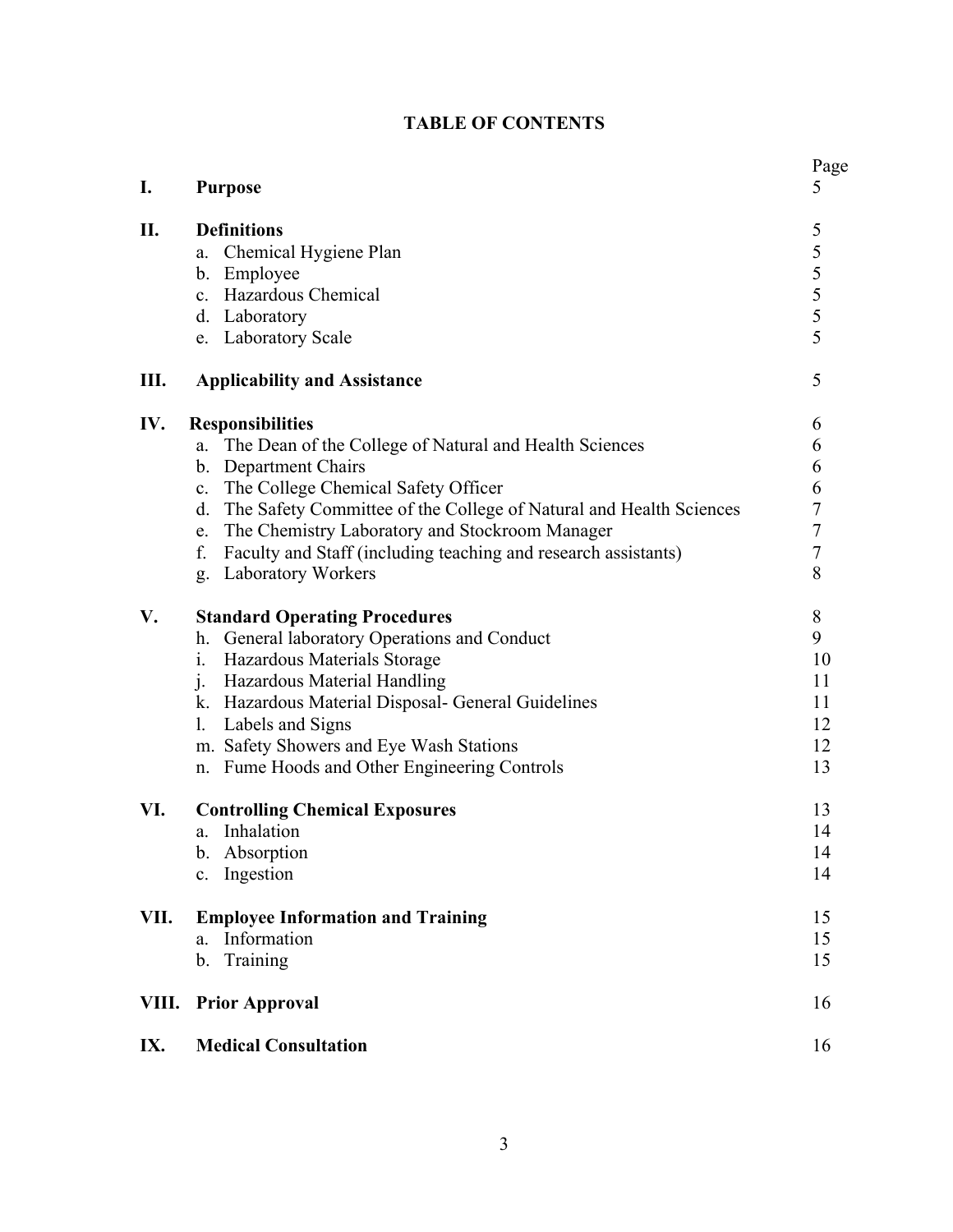| X.         | <b>Special Provisions for Select Carcinogens, Reproductive</b><br><b>Toxins and Acutely Toxic Chemicals</b> | 17 |
|------------|-------------------------------------------------------------------------------------------------------------|----|
| XI.        | <b>Emergencies</b>                                                                                          | 18 |
|            | a. Planning                                                                                                 | 18 |
|            | b. Response for Selected Emergencies                                                                        | 19 |
| XII.       | <b>Inspections and Housekeeping</b>                                                                         | 20 |
|            | a. Housekeeping                                                                                             | 20 |
|            | b. Inspection and Maintenance                                                                               | 20 |
| XIII.      | <b>Records</b>                                                                                              | 20 |
| Appendix 1 |                                                                                                             | 21 |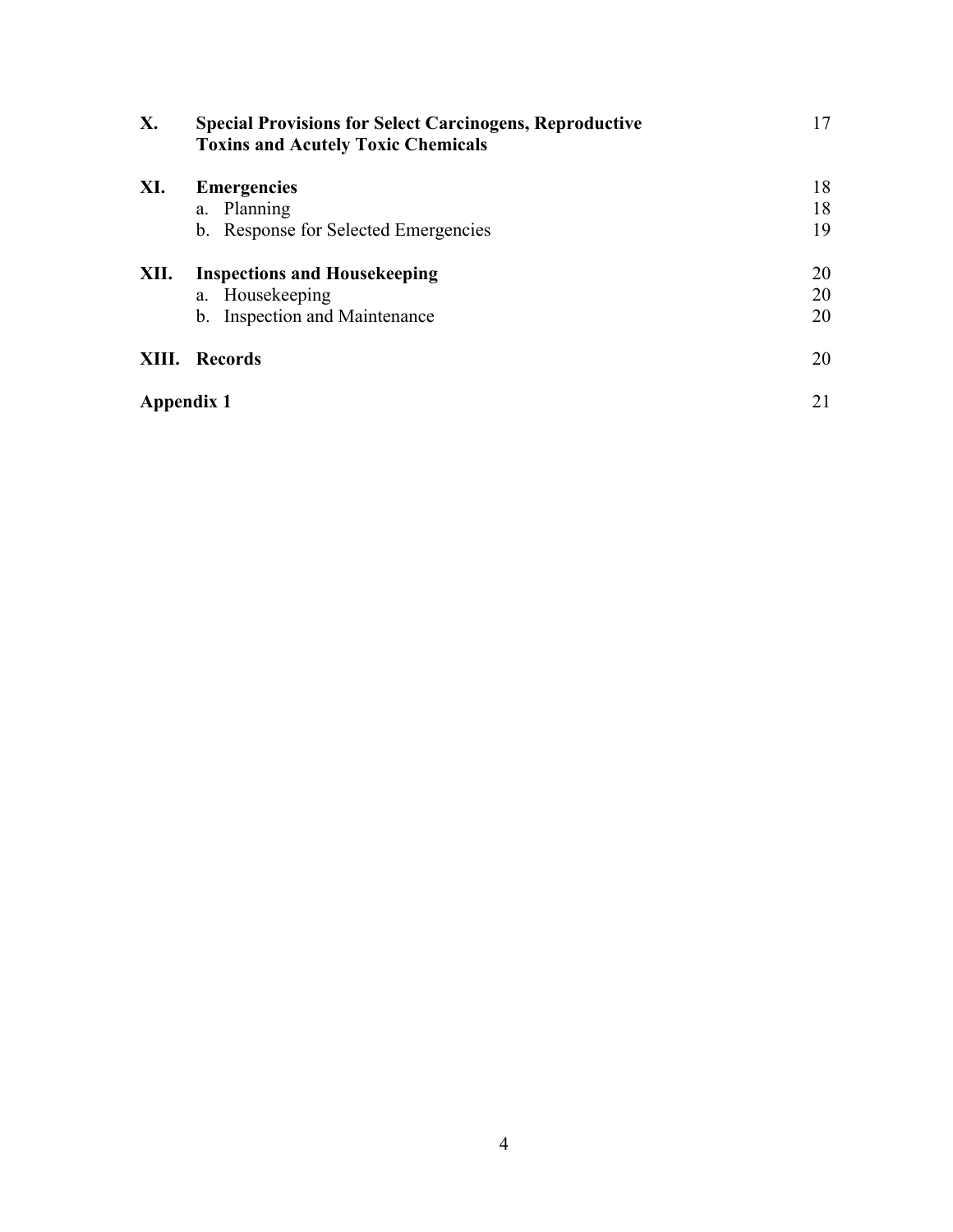#### **I. Purpose**

The Chemical Hygiene Plan describes procedures and practices that ensure faculty, staff, and students working in a laboratory in the Departments of Chemistry, Biology, Nursing and Psychology are protected from potential safety and health hazards associated with chemicals utilized in these laboratories. This plan is required by the U.S. Occupational Safety and Health Administration (OSHA) Standard 29 CFR 1910.1450 entitled *Occupational Exposures to Hazardous Chemicals in Laboratories*, referred to as the Lab Standard. The text of the Lab Standard can be viewed at the OSHA web site in addition to general information about hazard communication. $<sup>1</sup>$ </sup>

### **II. Definitions**

The definitions contained herein are from the Laboratory Standard.

- **a. Chemical Hygiene Plan**: a written program developed and implemented by the faculty and chair of the Department of Chemistry which sets forth the procedures, equipment, personal, equipment, and practices that (1) protect employees and students from hazardous chemicals used in the laboratories and (2) meet the requirements of paragraph (e) of the Laboratory Standard.
- **b. Employee:** an individual employed in a laboratory workplace that may be exposed to hazardous chemicals in the course of his/her assignments.
- **c. Hazardous chemical:** a chemical for which there is statistically significant evidence, based on at least one study conducted in accordance with established scientific principals that acute or chronic health effects may occur in exposed employees. The term *health hazard* includes chemicals which are carcinogens, toxic or highly toxic agents, reproductive toxins, irritants, corrosives, sensitizers, heptotoxins, nephrotoxins, and neurotoxins, agents which act on the hematopoietic systems and agents which damage the lungs, skin, eyes, or mucous membranes.
- **d. Laboratory:** a facility where the "laboratory use of hazardous chemicals" occurs; a workplace where relatively small quantities of hazardous chemicals are used on a non-production basis.
- **e. Laboratory scale:** work with substances in which the containers used for reactions, transfers, and other handling of substances are designed to be easily and safely manipulated by one person. "Laboratory scale" excludes those workplaces whose function is to produce commercial quantities of materials.

### **III. Applicability and Assistance**

The Lab Standard applies to all employers engaged in the laboratory use of hazardous chemicals. This Chemical Hygiene Plan applies to all employees in the College of Natural and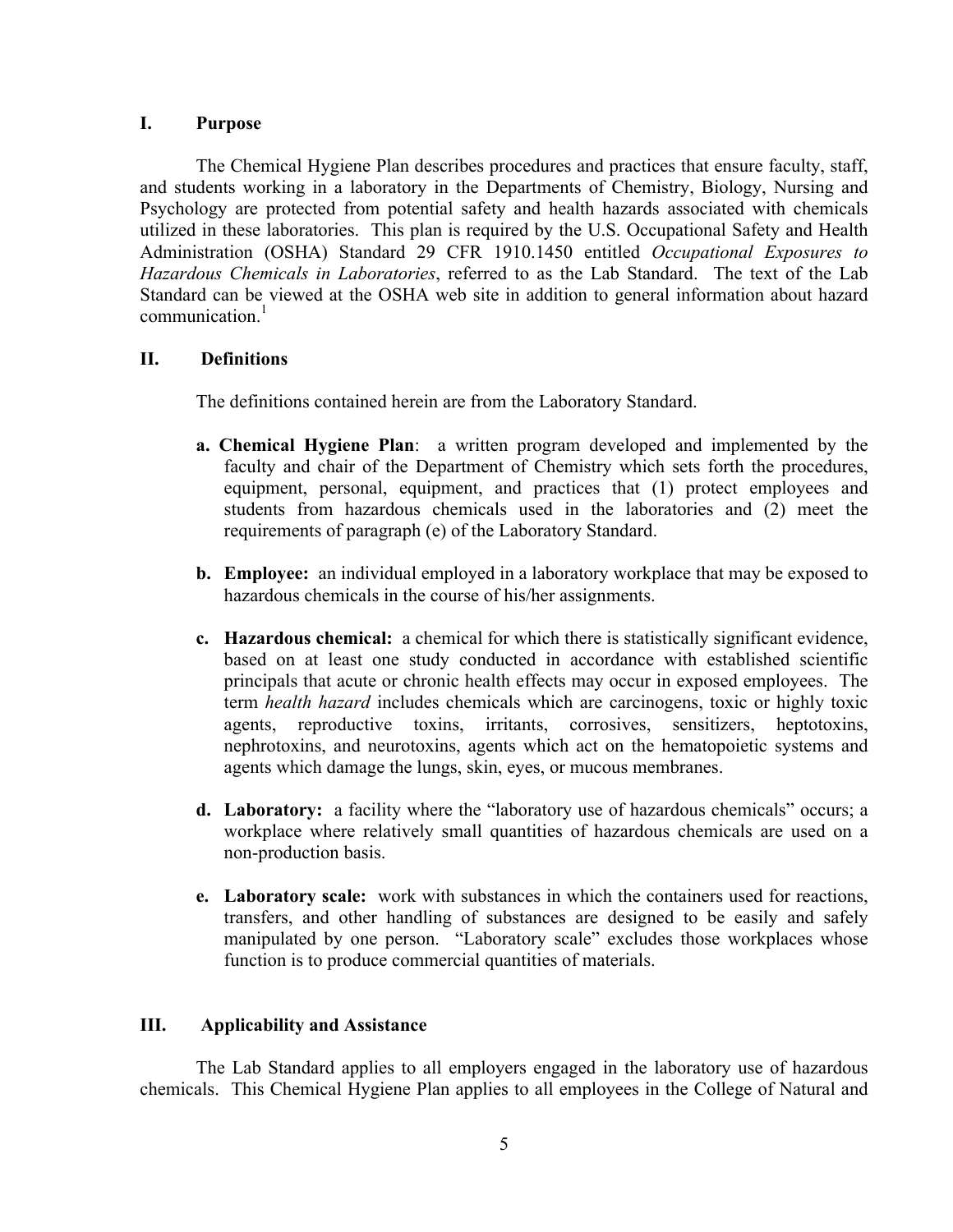Health Sciences at Virginia State University. The departments in the College of Natural and Health Sciences covered by this plan are Biology; Chemistry; Nursing; and Psychology. While not employees of the University, the Chemical Hygiene Plan specifies that students involved in any laboratory activities must adhere to the requirements of the plan. Questions regarding this plan should be addressed to the Chemical Safety Officer (see Appendix 1 for a listing of personnel).

## **IV. Responsibilities**

The College of Natural and Health Sciences (CNHS) at the Virginia State University is committed to providing a safe and healthful environment for all persons associated with the College. CNHS administrators, faculty, staff, and students are expected to support these goals. The responsibilities of the personnel are as follows:

- **a. The Dean of the College of Natural and Health Sciences** is ultimately responsible for the implementation of the Chemical Hygiene Plan. The Dean (or his/her designee) shall:
	- 1. Identify those departments within the College to which the lab standards apply;
	- 2. Appoint a College Chemical Safety Officer;
	- 3. Appoint a College Chemical Hygiene Officer;
	- 4. Approve and support the Chemical Hygiene Plan;
	- 5. Support the Department of Chemistry in maintaining a Permanent/Full-Time Stockroom and Laboratory Manager; and
	- 6. Make budget arrangements for health and safety improvements.
- **b. Department Chairs** have primary responsibility for the implementation of the Chemical Hygiene Plan within their respective departments. The department chairs shall:
	- 1. Appoint a departmental representative to the Chemical Safety Committee;
	- 2. Work with faculty and staff to adapt the Chemical Hygiene Plan to include department and/or laboratory specific guidelines;
	- 3. Ensure that each laboratory has a specific person designated as a laboratory supervisor for the laboratory. This is especially important for labs that have many users, such as teaching labs;
	- 4. Make budget requests for health and safety improvements;
	- 5. Support the safety program;
	- 6. Ensure that faculty and staff adhere to the Chemical Hygiene Plan and accepted safety practices; and
	- 7. Maintain a current copy of the plan in the Department office.

### **c. The College Chemical Safety Officer** shall:

1. Ensure that the College Chemical Hygiene Plan is reviewed annually and modified as necessary;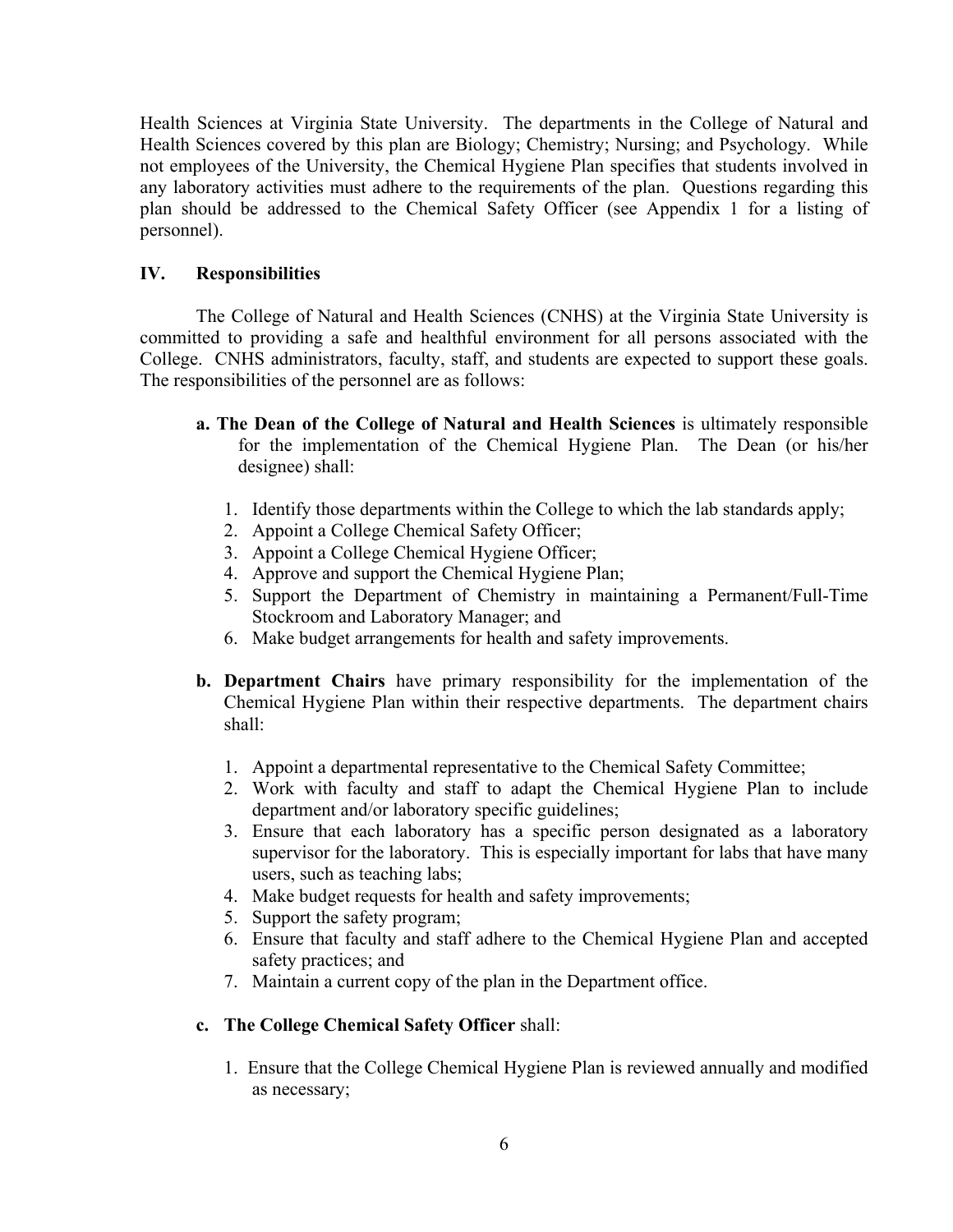- 2. Chair the College's Chemical Safety Committee;
- 3. Maintain documentation relating to the Chemical Hygiene Plan, including training records, internal inspection records, and copies of meeting minutes and memos;
- 4. Inform and train laboratory faculty, staff, and student workers about chemical safety as required by the Chemical Hygiene Plan; and
- 5. Conduct annual internal safety inspections of labs for health and safety and submit written reports of the inspection to the department chairs.
- **d. The Safety Committee of the College of Natural and Health Sciences** shall consist of the Chemical Safety Officer, the Chemical Hygiene Office, the Department of Chemistry Laboratory and Stockroom manager, and one representative from each department covered by the Chemical Hygiene Plan. The representatives are appointed by the Department Chairs. The committee shall:
	- 1. Assist the Chemical Safety Officer with the annual review of the Chemical Hygiene Plan;
	- 2. Provide technical advice to the laboratory supervisors, faculty, and workers concerning requirements of the College's Chemical Hygiene Plan;
	- 3. Make recommendations to the Chairs and Dean for safety improvements;
	- 4. Serve as a liaison between safety personnel and the departments to improve communication; and
	- 5. Assist the Chemical Safety Officer with annual safety evaluations of department laboratories.

## **e. The Chemistry Laboratory and Stockroom Manager** shall:

- 1. Provide access to MSDA sheets on request;
- 2. Maintain the chemical inventory and records of distribution of chemicals to the laboratories for the Department of Chemistry;
- 3. Produce and distribute guidelines and information about waste management to faculty and staff;
- 4. Maintain the Waste/Used/Excess Chemical Area until periodic waste pickup is arranged;
- 5. Assist faculty with issues relating to chemical storage, handling, disposal, labeling, and student workers about safety issues; and
- 6. Assist the Chemical Safety Officer in conducting annual internal inspections of laboratories for health and safety.
- **f. Faculty and Staff (including teaching and research assistants)** are in charge of supervising laboratories (referred to as lab supervisors throughout this document) shall:
	- 1. Comply with all the requirements of this Plan and follow accepted safety practices;
	- 2. Ensure that all laboratory workers receive training on the Chemical Hygiene Plan and other special hazards encountered in a specific laboratory;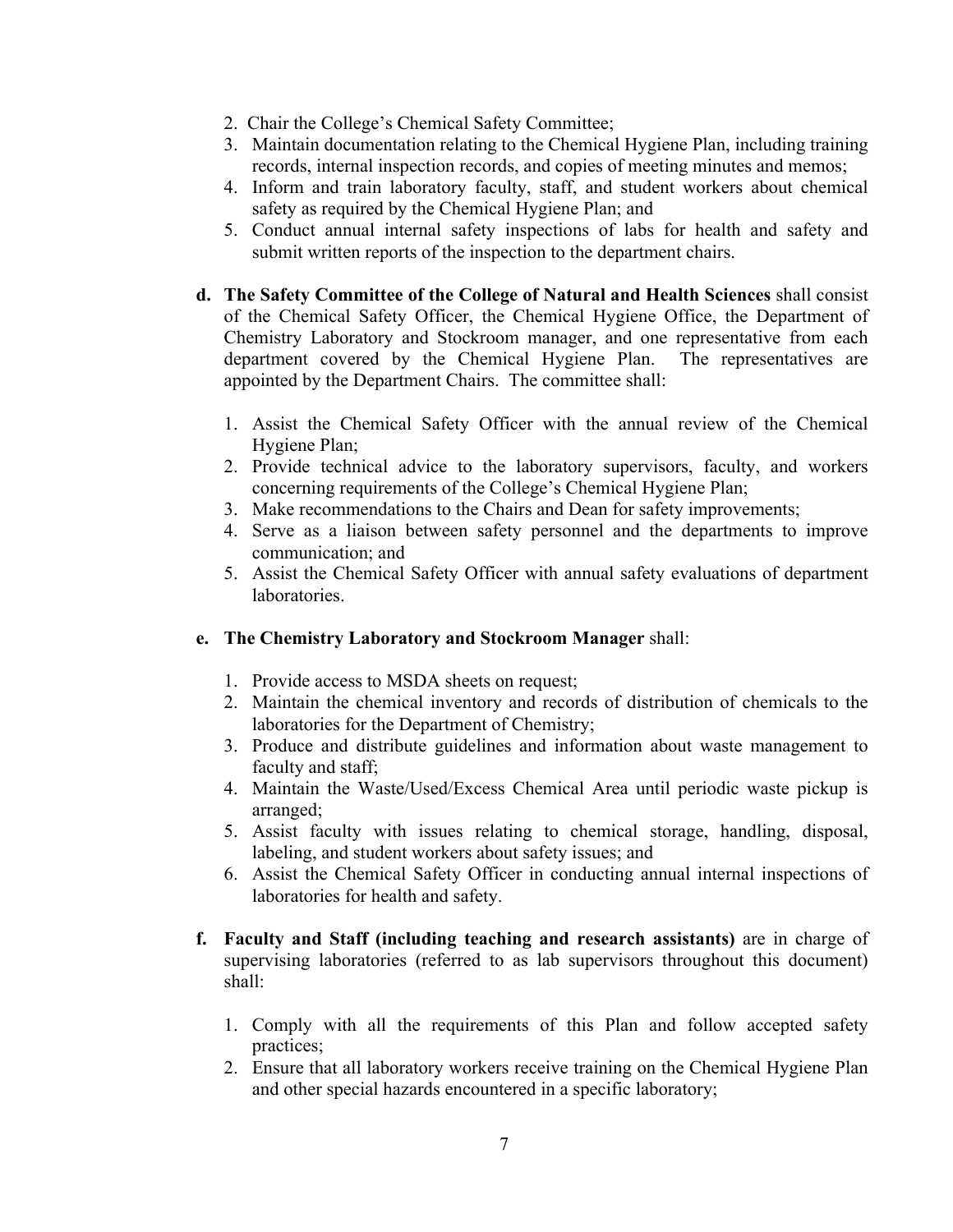- 3. Ensure that all laboratory workers comply with this Plan and follow accepted safety practices;
- 4. Identify hazards unique to particular laboratories, develop written procedures to address safety issues pertinent to these special hazards, and add these to the College Chemical Hygiene Plan;
- 5. Know the chemicals stored and used in a particular laboratory and the hazards associated with these chemicals;
- 6. Maintain a current inventory of chemicals present in a laboratory; and
- 7. Provide access to MSDA sheets;
- 8. Ensure that safety equipment and supplies are present and functional and that laboratory workers use this equipment as needed;
- 9. Request funds needed for specific health and safety improvements;
- 10. Report significant accidents or incidents to the Department Chair;
- 11. Ensure that the information on laboratory identification signs is current;
- 12. Correct any safety deficiencies identified during inspections.

### **g. Laboratory Workers** shall:

- 1. Comply with all health and safety standards and rules;
- 2. Report all hazardous conditions to the laboratory supervisor;
- 3. Wear or use protective equipment;
- 4. Report any suspected job-related injuries or illnesses to the laboratory supervisor and seek treatment immediately;
- 5. Refrain from the operation of any equipment or instrumentation without proper instruction and authorization;
- 6. Remain aware of the hazards of the chemicals in the laboratory and handle hazardous chemicals safely; and
- 7. Request information and training when unsure how to handle a hazardous chemical or procedure.

Appendix 1 provides a list of current administrative personnel.

### **V. Standard Operating Procedures**

The Laboratory Standard requires that operating procedures relevant to safety and health considerations be developed by the employer and followed by the employee for laboratory work involving the use of hazardous materials.

The Chemical Hygiene Plan includes a minimum set of procedures for laboratory operations and for handling hazardous chemicals in laboratories at Virginia State University. Individual laboratories or research groups are required to develop more detailed procedures as their situations warrant. These procedures must be written, added to the College Chemical Hygiene Plan, and made available to laboratory workers. Acceptable laboratory safety references such as those listed in the OSHA Lab Standard may be adopted in whole or may be useful in developing additional procedures. *In all situations, individual faculty or staff will be*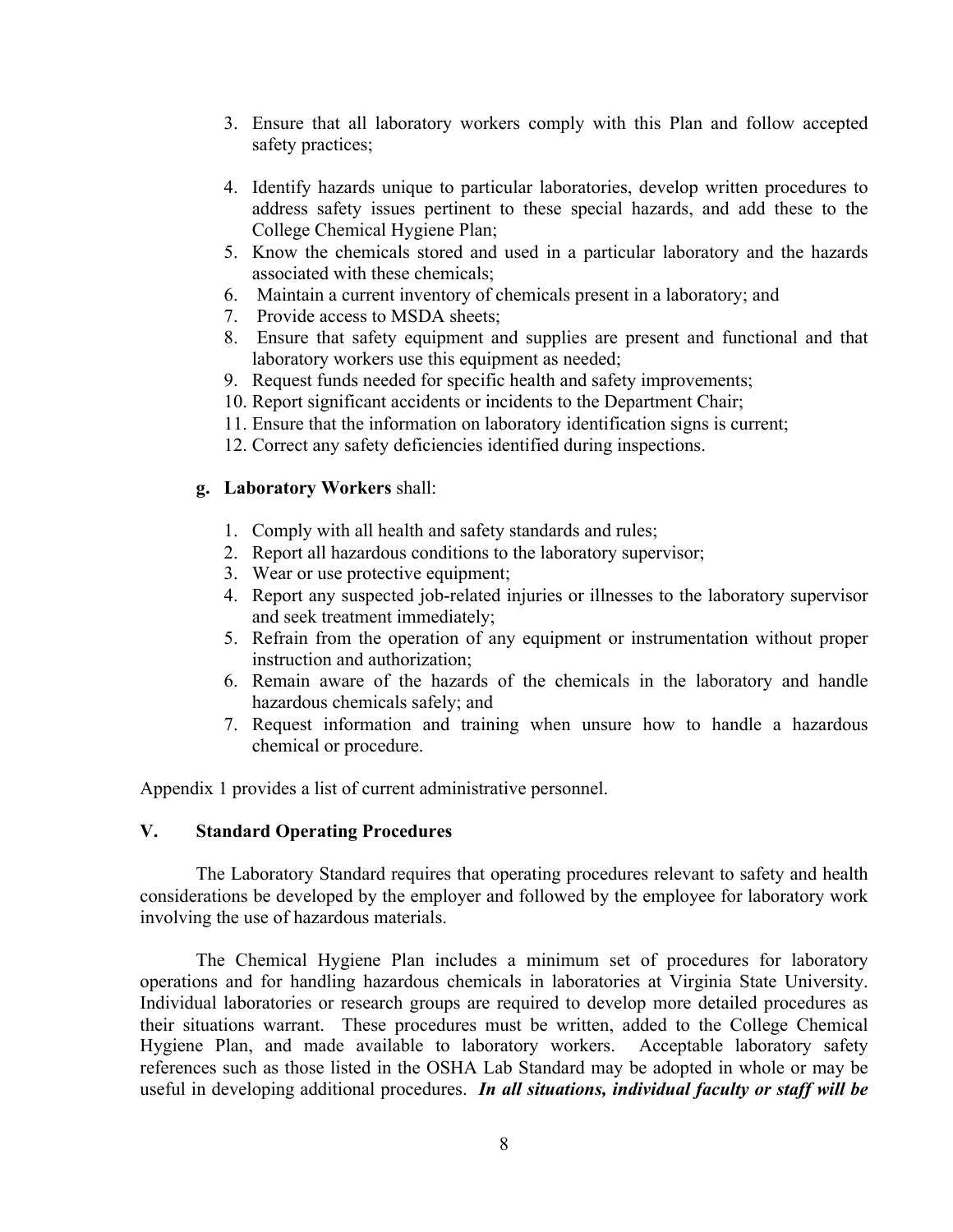*responsible for enforcing adequate safety and hygiene measures in laboratories they supervise.* If necessary, additional assistance from the College of Natural and Health Sciences Safety Committee is available. The following standard operating procedures apply to all laboratories in the College of Natural and Health Sciences.

## **a. General Laboratory Operations and Conduct**

- 1. All laboratory employees, students, and visitors in laboratories MUST wear appropriate safety glasses, goggles, or face shields at all times where hazardous chemicals are stored or handled. Safety glasses with side shields or goggles are required when chemical splashes are possible.
- 2. Both OSHA and the American Chemical Society have revised their guidelines on contact lenses. Contact lenses may be worn in the laboratory, but they should not be considered eye protection devices. Safety glasses or splash goggles shall be worn over the lenses.<sup>2</sup>
- 3. All laboratory employees, students, and visitors must wear or use additional personal protective equipment as appropriate and needed.
- 4. Eating, drinking, smoking, and the application of cosmetics are prohibited in areas where hazardous chemicals are used.
- 5. Horseplay, practical jokes or other inappropriate and unprofessional behavior in the laboratory setting is forbidden. Avoid distracting or startling any other workers.
- 6. Food intended for human consumption must not be stored in the same refrigerator with chemicals, biohazards, or radioactive materials.
- 7. Hands should be washed frequently throughout the day, before leaving the lab, after contact with any hazardous materials, and before eating.
- 8. Loose hair and clothing must be confined. Shoes are to be worn at all times in the laboratory. Closed toe shoes must be worn in laboratories where hazardous materials will be handled.
- 9. Materials should never be pipette by mouth.
- 10. Laboratory operating continuously or overnight must take into consideration an unexpected interruption in utility services (i.e. electricity, water, and gas). Plans must be made to avoid hazards in case of such failures. If necessary, arrangements for routine inspection of the operations are to be made and, in all cases, the laboratory lights should be left on and an appropriate sign posted at the door. The identity of the materials being used, hazard labels, correct action to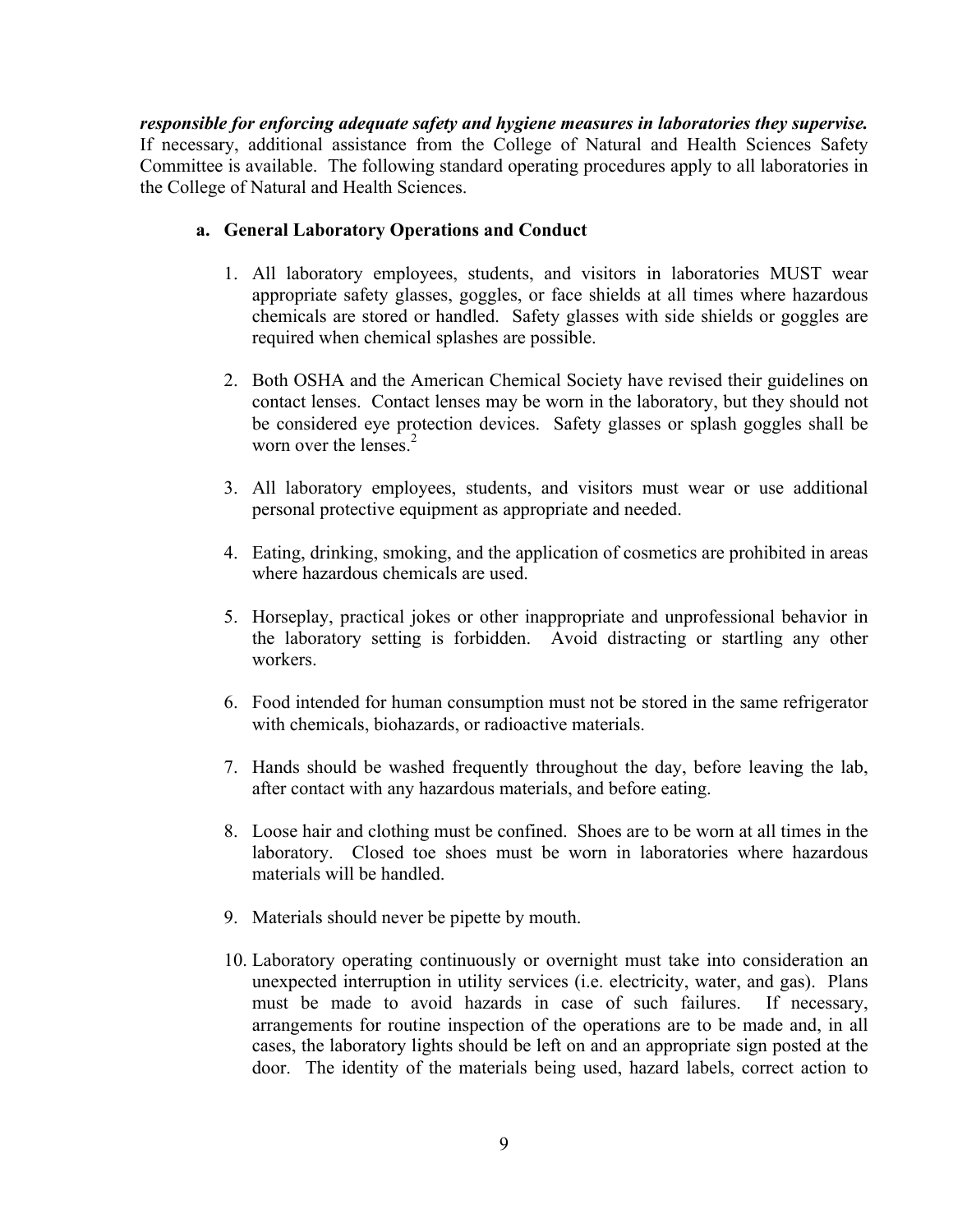take in case of emergency, and the phone number of the contact person should be included.

- 11. Laboratory areas shall be kept clean and uncluttered. This will help prevent spills, breakage, injuries, unnecessary contact with chemicals, and accidents.
- 12. Spills must be cleaned immediately according to the guidelines provided in Section XI-b of this Chemical Hygiene Plan.
- 13. Access to exits, aisles, and safety equipment shall not be obstructed in any way with equipment, supplies, furniture, etc.
- 14. Proper equipment in good operating condition should be used for all laboratory operations. The integrity of containers should be checked. If found to be damaged or leaking, the material should be transferred to an acceptable container. The Department Laboratory and Stockroom manager is available for assistance.
- 15. Laboratory workers are NOT allowed to remove chemicals from the laboratory or stockrooms for personal use.
- 16. Pregnant workers or students should inform the Department Chair of their pregnancy. The student can be provided with information regarding hazardous materials that will be encountered during the course of the laboratory work. The decision about whether or not to continue to work in the laboratory will be made by the student and her physician. A written note from the physician is required to continue in the laboratory.
- 17. No one shall work in the laboratory while under the influence of alcohol or drugs. Any person suspected of being under the influence of alcohol or drugs shall be dismissed from the laboratory setting. Grade ramification due to such a dismissal is entirely the responsibility of the faculty member overseeing the laboratory.

#### **b. Hazardous Materials Storage**

- 1. Chemicals are stored by chemical compatibility. Oxidizers are separated from organics, air/water reactive must be kept dry, and cyanides should be stored away from acids. More information is available from reference 3.<sup>3</sup>
- 2. Hoods should not be used for long-term storage of chemicals or chemical waste.
- 3. Volatile toxic substances must be stored in cabinets designed for storage of such substances. When volatiles must be stored in a cooled atmosphere, flammable refrigerators or similar specially designed equipment must be used.
- 4. Laboratory refrigerators used for storing or cooling flammable liquids will be in compliance with NFPA45 – Fire Protection for Laboratories Using Chemicals, section 9.2.2.2 and A.9.2.2.2. Self-defrosting refrigerators, either modified or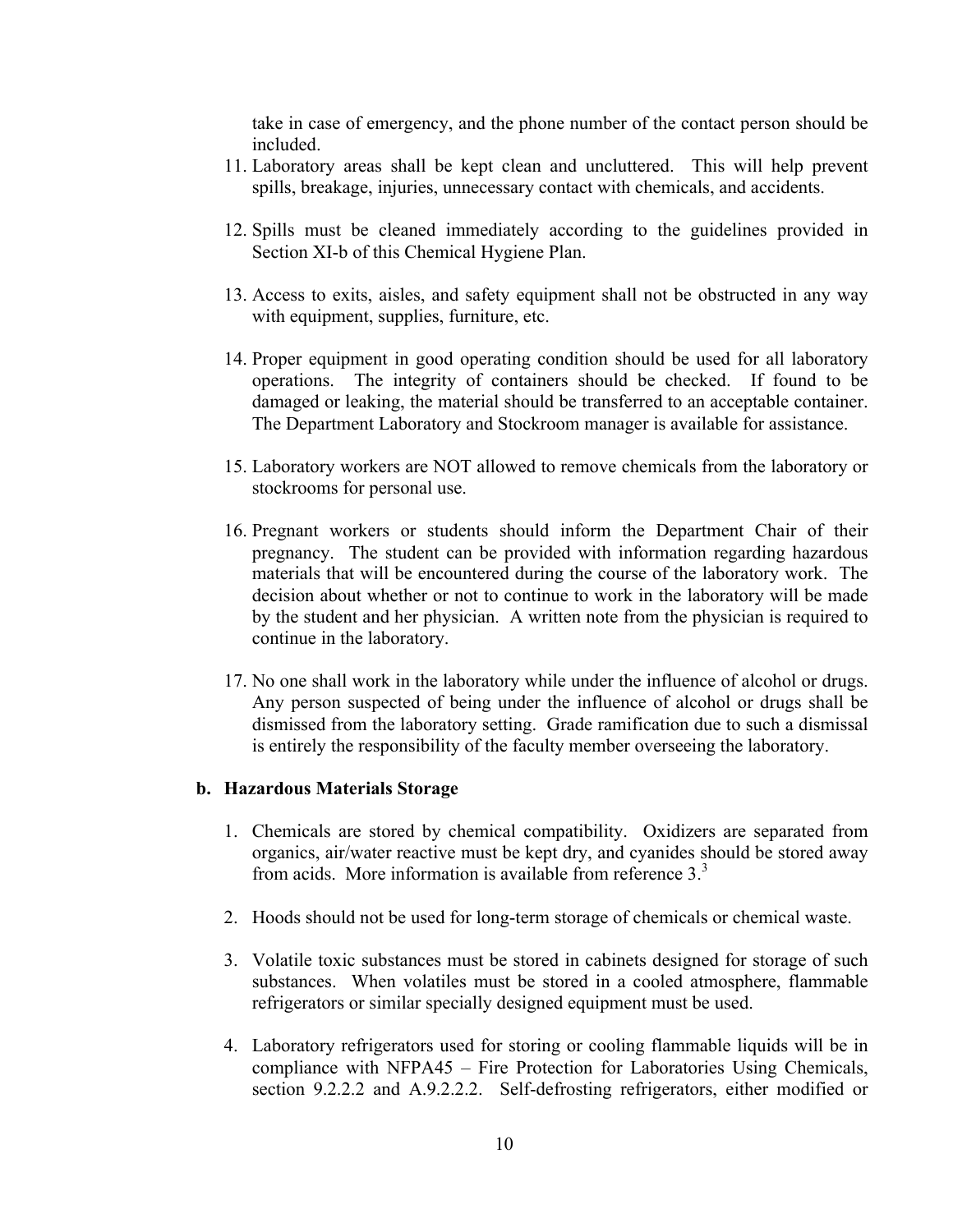unmodified, will not be used for storing or cooling flammable liquids. General purpose refrigerators are not to be used for the storage of flammable or reactive liquids or solids. They shall be labeled "Not for Storage of Flammable or Reactive Liquids or Solids." Refrigerators used for storage of chemicals must not be used to store food, beverages, or cosmetics and shall be labeled "Not for the Storage of Food, Beverages, or Cosmetics."

- 5. Pressurized gas cylinders must be stored in well-ventilated areas with their protective caps screwed on and the cylinder secured (strapped or chained in an upright position) to reduce the chance of the cylinder being knocked over. Cylinders should not be stored near heat or high traffic areas. Flammable and oxidizer gases should not be stored together. Empty cylinders should be stored separately from full cylinders. Large cylinders should be stored in an approved gas cylinder storage area. Gas cylinders must be transferred using appropriate handcarts. Extremely toxic gases (hydrogen sulfide, chlorine, and arsine) should not be moved through regular exit corridors, particularly during business hours. Always treat every cylinder as if it were full and handle them with the appropriate care.
- 6. Substances with an NFPA flammability rating of 3 or 4 must be stored in approved flammables cabinets. No more than 500mL (total) of flammable material should be on a laboratory benchtop at any given time.

#### **c. Hazardous Material Handling**

- 1. Extremely hazardous materials should not be used on open laboratory benches.
- 2. The use of plastic-coated bottles or bottle carriers for transporting chemicals which are in regular glass containers is encouraged. Caps should be checked and closed securely. Chemical containers should not be stored in hard-to-reach areas.
- 3. Transfers between containers should be done with extreme care.
- 4. Concentrated acids should always be added to water.
- 5. Containers that hold more than five (5) gallons (US) of a flammable material must be grounded when transferring the liquid.
- 6. Perchloric acid should not be used in the laboratories at Virginia State University because there are no fume hoods available designed for perchloric acid use.

#### **d. Hazardous Material Disposal – General Guidelines**

- 1. Water insoluble materials should not be disposed of in laboratory drains.
- 2. All waste must be placed in appropriate containers and labeled accordingly with the identity of the waste(s), the approximate amount of all materials, the date the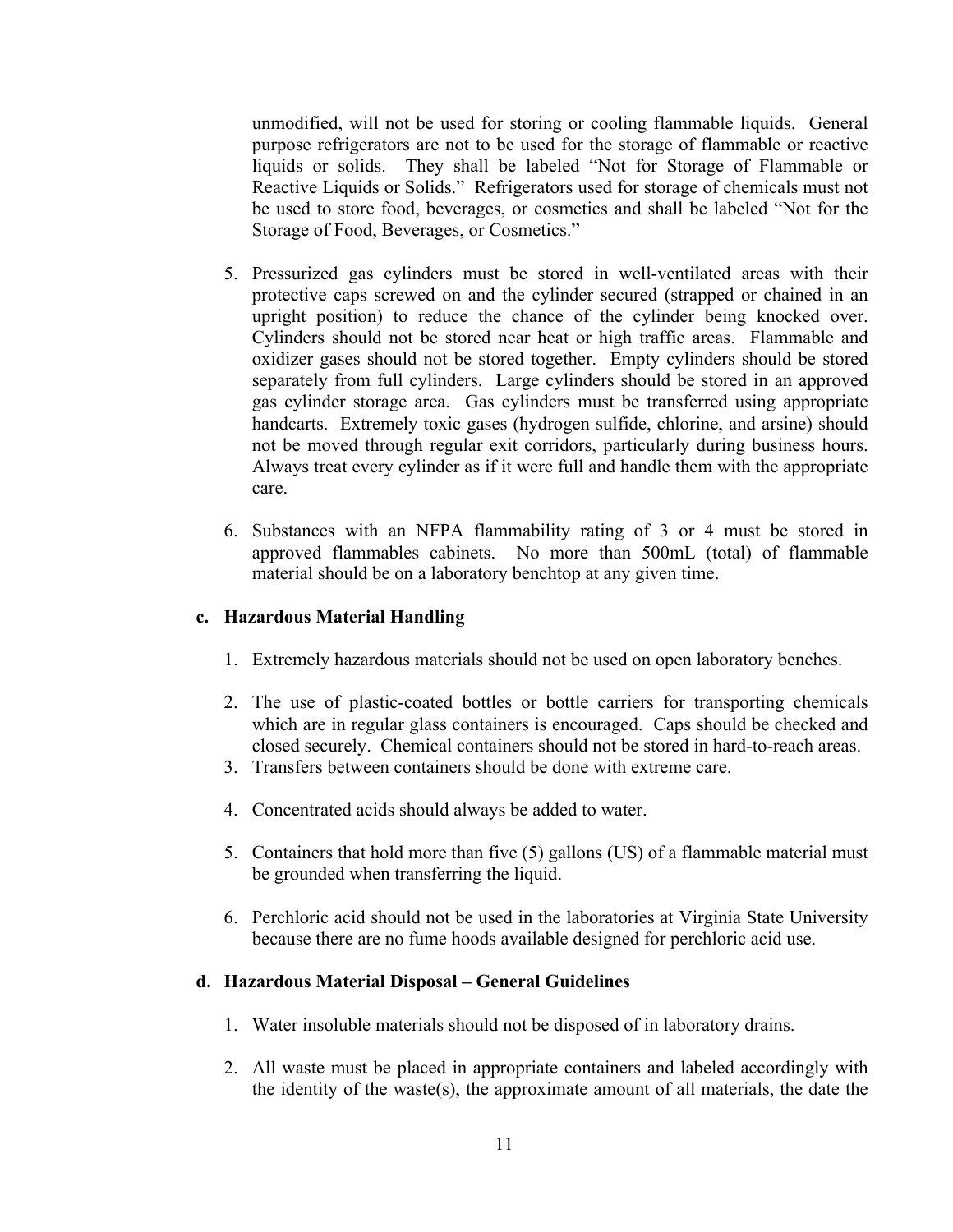waste was added, and the name of the person adding the waste. Each container must be marked.

- 3. Waste must be segregated by type. Mixing of waste must be avoided as it complicates disposal. The Laboratory and Stockroom Manager must be contacted before a waste container is created.
- 4. Mixing chlorinated and non-chlorinated solvents in waste containers must be avoided.
- 5. Sharps (needles and glass) must be disposed of in an approved labeled container. Glass objects and other potentially sharp objects shall not be disposed of in common office refuse. Containers should not be over filled and must be labeled and sealed for proper handling and disposal.
- 6. Biohazardous waste must be placed in an approved container clearly labeled for such waste.
- 7. All waste containers must be approved by the University Health and Safety Office prior to pickup. Departments will bear the cost of characterization and disposal of unmarked hazardous waste.

### **e. Labels and Signs**

- 1. All containers must be labeled. All labels must be written in legible English. The label should contain the chemical/product name; date prepared, received, or opened; name of the user; and hazard information. The NFPA label is used to provide this information in the College of Natural and Health Sciences.
- 2. Labels on incoming containers must not be removed or defaced.
- 3. All substances which can form explosive peroxides (ethers) and other chemicals which can become unstable over time (e.g. picric acid) must be dated when received and opened. These materials should be used promptly and disposed of appropriately.
- 4. Each laboratory door must be legibly marked with emergency contact information including an emergency contact name and phone number.

### **f. Safety Showers and Eye Wash Stations**

1. Safety showers and eye wash stations shall be available in or near all laboratories where hazardous materials are in use.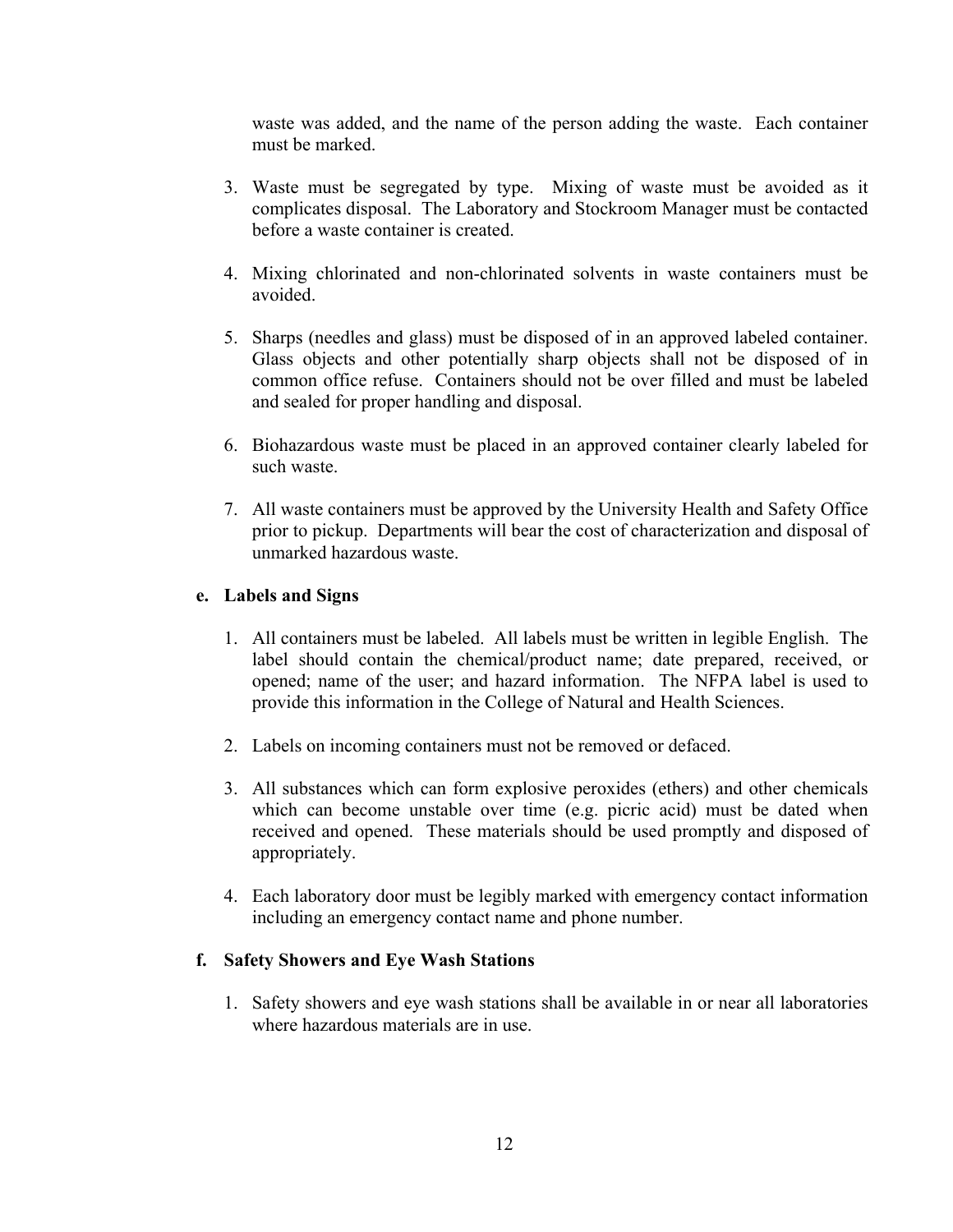- 2. Eyewashes should be tested weekly by the Laboratory and Stockroom Manager. The station should be flushed for several minutes monthly to remove materials or organisms damaging to the eye.
- 3. Safety showers should be tested periodically.

## **g. Fume Hoods and Other Engineering Controls**

- 1. All fume hoods at Virginia State University should have face velocities between 80 and 150 fpm with the sash at working height. As a general rule hoods should not be operated with the sash fully open. The sash should be closed when the hood is not in use. Hoods should be regularly inspected.
- 2. Fume hoods with face velocities lower than 80 fpm must be marked with a sign indicating that the hood should not be used for chemical manipulation. A work order to repair the hood should be processed as soon as possible.
- 3. It should be realized that a properly working hood does not provide absolute containment or protection from materials in the hood; however, it does provide reasonable protection if basic work practices are followed as below:
	- Operations that generate air contaminants should be conducted inside a hood;
	- All apparatus should be 6 inches back from the face of the hood;
	- Your head should not enter the hood;
	- Hoods are not to be used for waste disposal;
	- Excessive storage of chemicals or apparatus should be avoided;
	- The hood should be on and tested periodically during use;
	- The slots in the hood baffle should be free of obstructions;
	- Foot traffic in the front of the hood should be minimized;
	- The sash should only be removed for setup of apparatus and should be replaced prior to use;
	- Electrical receptacles should not be placed in the hood;
	- An appropriate barricade should be used if there is potential for an explosion;
	- If the sash is supposed to be closed for a particular operation, the hood should be labeled with the appropriate closure point indicated; and
	- All fume hoods should have spill protection lips at the front of the hood and near the sings.

### **VI. Controlling Chemical Exposures**

The Lab Standard requires the employer to determine and implement control measures to reduce employee exposure to hazardous chemicals. Particular attention must be given to the control measures for chemicals that are known to be extremely hazardous. There are three major routes of entry for a chemical to enter the body: inhalation, absorption, and ingestion. The controls for prevention of these various routes of entry include engineering controls, personal protective equipment, and administrative controls.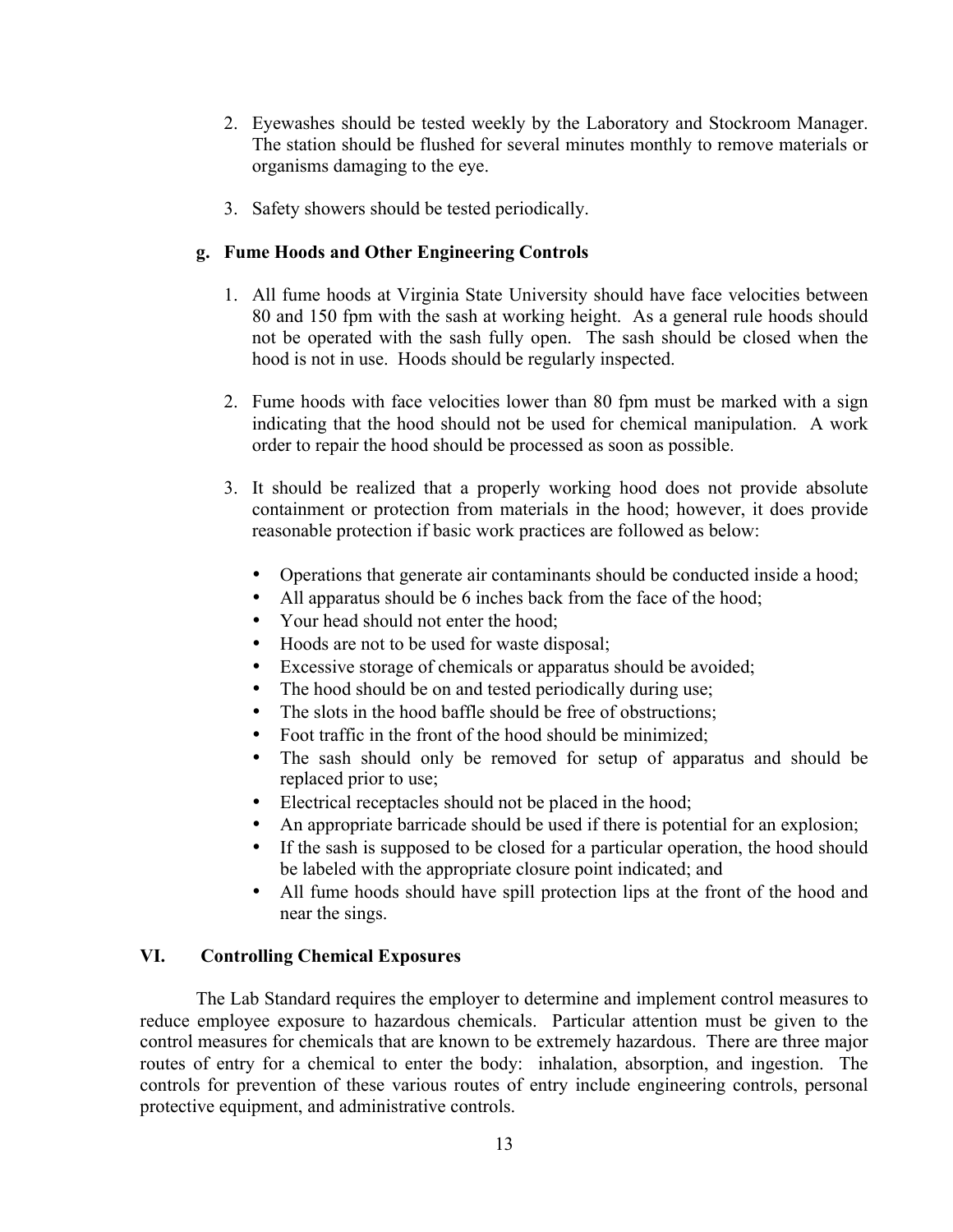#### **a. Inhalation**

Inhalation of chemicals is the most common entry a chemical can take to enter the body. The best method for reducing inhalation risk is using a less hazardous material in place of a more hazardous one. If substitution is not practical, engineering controls (ventilation) should be used to lessen the chance of exposure. The use of properly functioning local exhaust ventilation such as fume hoods, biological safety cabinets, and vented glove boxes is often required to minimize exposure to hazardous chemicals. Dilution ventilation may be used to reduce exposure to nonhazardous nuisance odors. For extremely toxic chemicals (poison gases as classified by State or Federal agencies, i.e. arsine, phosgene) the use of closed systems, vented gas cabinets, fail-safe scrubbing, detection, or other more strict controls may be required.

If neither substitution nor engineering control is practical, the use of personal protective equipment, such as dust masks or respirators, may be required to reduce inhalation exposures. If respirators are worn by laboratory employees, requirements of the OSHA Respirator Standard (1910.134) must be met. A written respirator program must be implemented and approved by University's Chemical Safety Officer. Currently, there are no laboratories at Virginia State University that require respirators.

In addition to the controls previously discussed, the following general guidelines should be observed to reduce exposure to hazardous chemical risk:

- Minimum exposure time to hazardous materials
- Restricted access to an area where a hazardous chemical is in use
- Maintenance of proper signs on laboratory doors to indicate special hazards are inside the laboratory.

### **b. Absorption**

To reduce the risk of a hazardous chemical from entering the body via skin or eye contact, engineering controls include substitution and ventilation as described earlier. The most obvious means of preventing skin and eye contact is by wearing personal protective equipment such as eye protection, face shields, gloves, appropriate shoes, lab aprons, lab coats, and other equipment specific to the chemical hazard. Since the chemical resistivity of the different personal protective equipment varies significantly, the lab supervisor should consult references to be certain the protective equipment is resistant to the particular chemical in use. Safety showers and eye wash equipment is required where corrosive chemicals are used. This equipment must be prominent and not obstructed.

### **c. Ingestion**

Ingestion of chemicals is the least common entry into the body. However, it should be noted that a laboratory worker can easily ingest chemicals via contaminated hands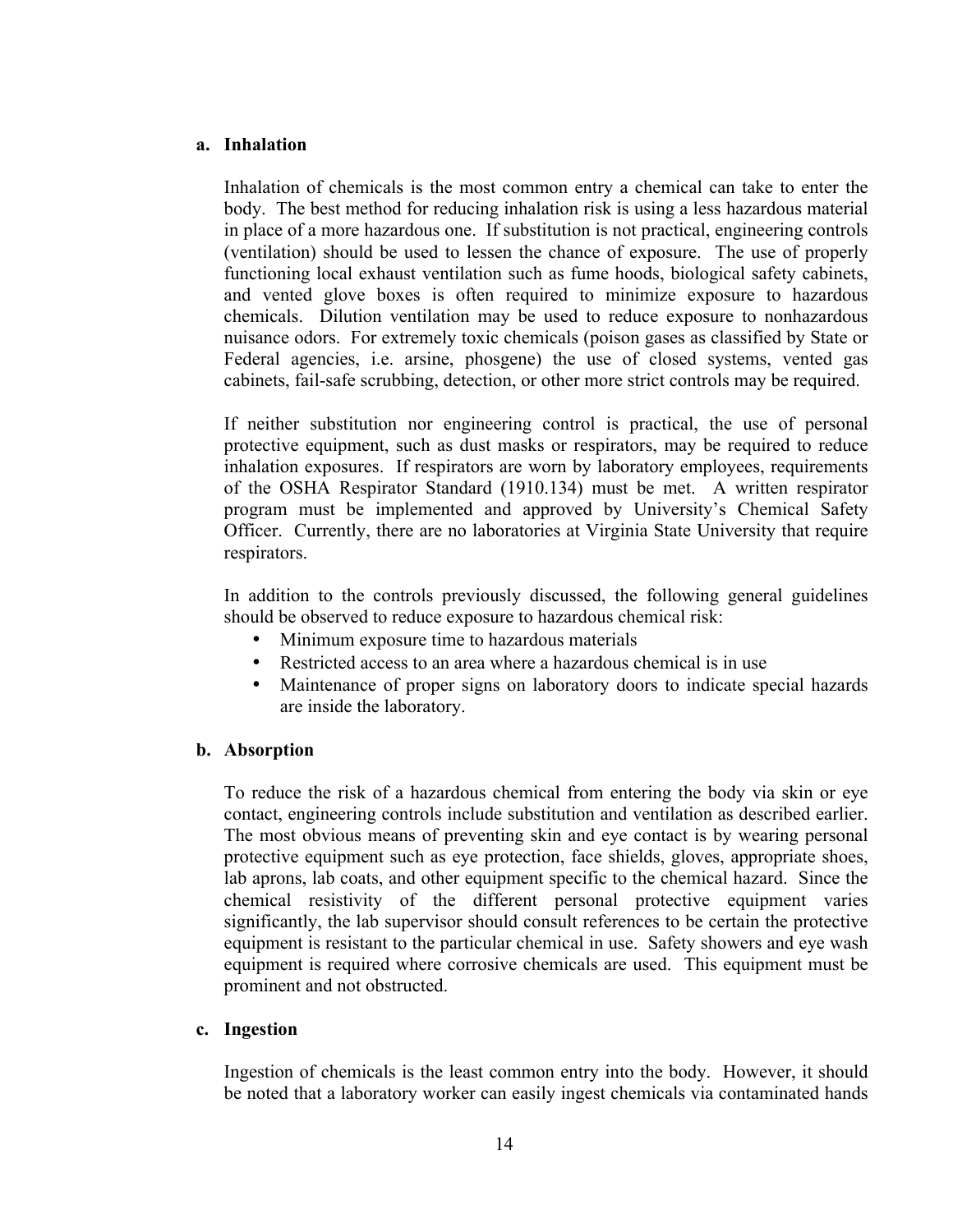if they are not washed thoroughly and frequently, especially prior to eating, smoking or putting hands into the mouth. Some controls for prevention of ingestion include: 1) engineering controls such as isolation of the hazardous substance to minimize contract (e.g. glove box use); 2) use of personal protective equipment (gloves); and 3) operational and administrative controls such as avoidance of mouth pipetting, and encouraging good personal hygiene.

#### **VII. Employee Information and Training**

#### **a. Information**

All individuals who work in laboratories where exposure to hazardous chemicals must be informed about the hazards of chemicals and equipment present in their work area. This information and training must be provided before initial assignment and before new exposure situations arise. Equipment necessary for the safe handling of hazardous substances must be provided by the employer. **It is the responsibility of the Lab Supervisor to ensure that all laboratory workers have been properly trained.** The College of Natural and Health Sciences Chemical Safety Officers shall provide general training materials concerning laboratory safety and the Virginia State University Chemical Hygiene Plan. However, training specific for the particular lab where an employee is assigned is the responsibility of that employee's supervisor. The laboratory supervisor must maintain a written record showing the content of the training, the date, and the names of the trainer and employees present. The supervisor must determine the frequency of refresher information and training.

#### **b. Training**

Laboratory workers must be familiar with and adhere to the requirements of the Chemical Hygiene Plan, other specific laboratory safety guidelines developed by the laboratory supervisor, Virginia State University requirements, and other relevant regulatory requirements.

- 1. General laboratory worker training must include information on the following:
	- Location and availability of the OSHA Lab Standard
	- Location and availability of the Chemical Hygiene Plan
	- Methods available to obtain reference materials on chemical safety (including MSDS)
	- Handling hazardous waste
	- The work practices, personal protective equipment, and emergency procedures to be used to ensure that the employee may protect himself/herself from overexposure to hazardous chemicals

The manufacturer's material safety data sheets will generally contain much of the information needed to comply with the information and training requirements of the OSHA Lab Standard. Laboratory supervisors and employees should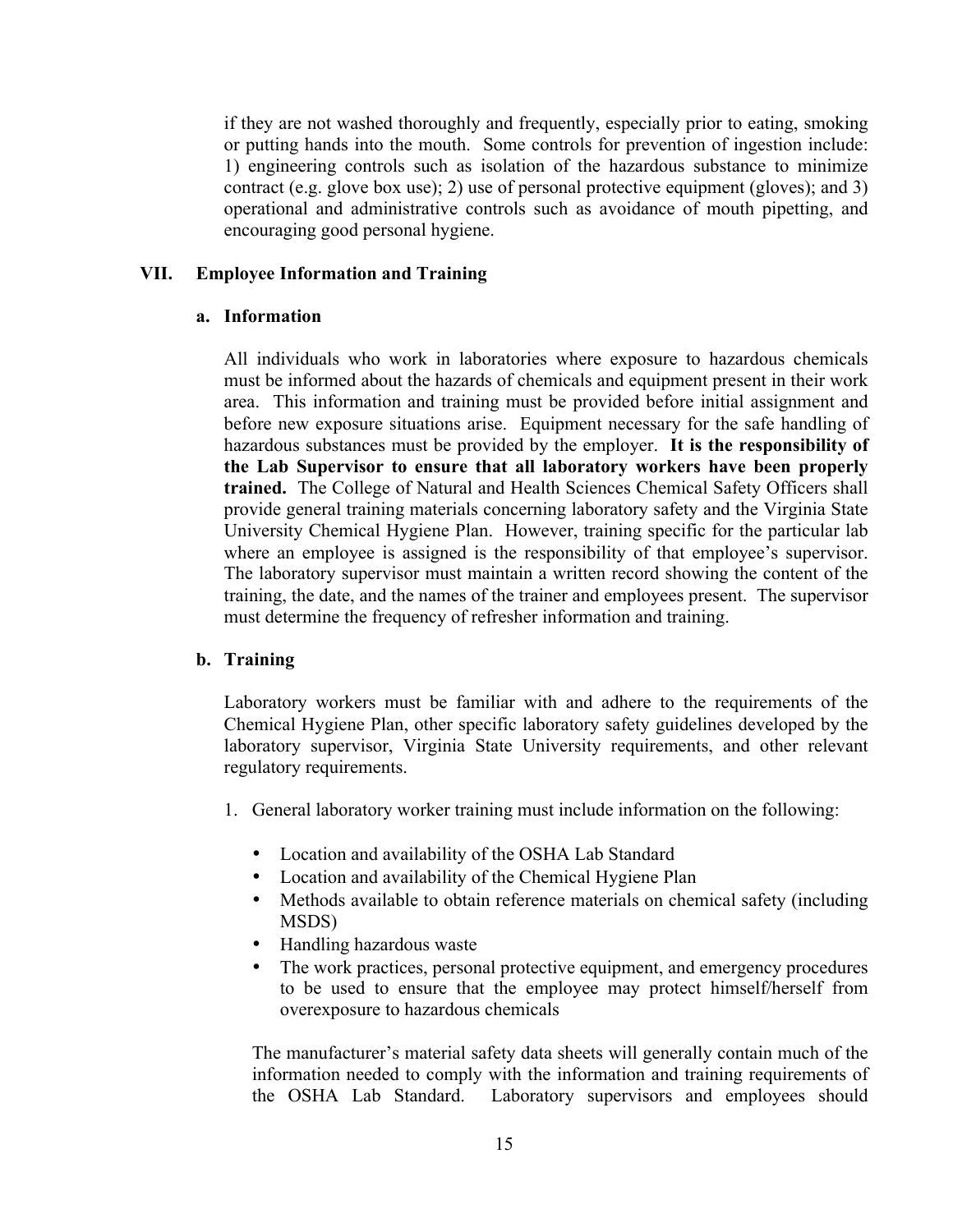understand the relevant MSDS and/or other comparable literature on the hazardous chemicals which are used or stored in their laboratory. The employee's supervisor must provide additional training for specific lab hazards.

Copies of MSDS may be obtained from the chemical supplier or on the Internet. Individual departments are strongly encouraged to maintain their own files of reference materials.

2. Special Hazards

Special hazards apply to specific laboratories and should be identified by the laboratory supervisor, who is responsible for training the workers in that laboratory on these special hazards and for maintaining the documentation of this training. The training should include information on the following:

- The permissible exposure limits for OSHA regulated substances
- Signs and symptoms associated with exposure to the hazardous chemical
- The detection methods that may be used to detect the presence or release of a hazardous chemical

#### **VIII. Prior Approval**

The responsibility for approval of the acquisition and use of toxic chemical agents rests with the laboratory supervisor. Some materials including toxic compressed gases, radioactive materials, and certain recombinant DNA and biohazards require internal or external approval at various levels. The laboratory supervisor should contact the Chemical Safety Officer regarding approval for use of highly hazardous materials or operations.

#### **IX. Medical Consultation**

An opportunity for laboratory workers to receive medical consultation must be provided if an employee develops any symptoms thought to arise from chemical overexposure or after an event such as a major spill, leak, or explosion which may have resulted in an overexposure.

These suspected or actual exposures requiring medical evaluation can and should be treated as a regular Workers Compensation claim. The injured employee must fill out an Accident – Occupational Injury/Illness Report Form and go to an appropriate medical facility (e.g. occupational medicine clinic, employee health qualified outside physician, etc.) for treatment. Following notification of overexposure, arrangements for an appropriate medical examination must be completed before the exposed individual may return to work.

Any medical examination required by this Plan must be provided without cost to the employee, without loss of pay, and in a reasonable time and place. Records of any medical examination will be maintained at the medical facility providing service or with appropriate medical personnel at Virginia State University.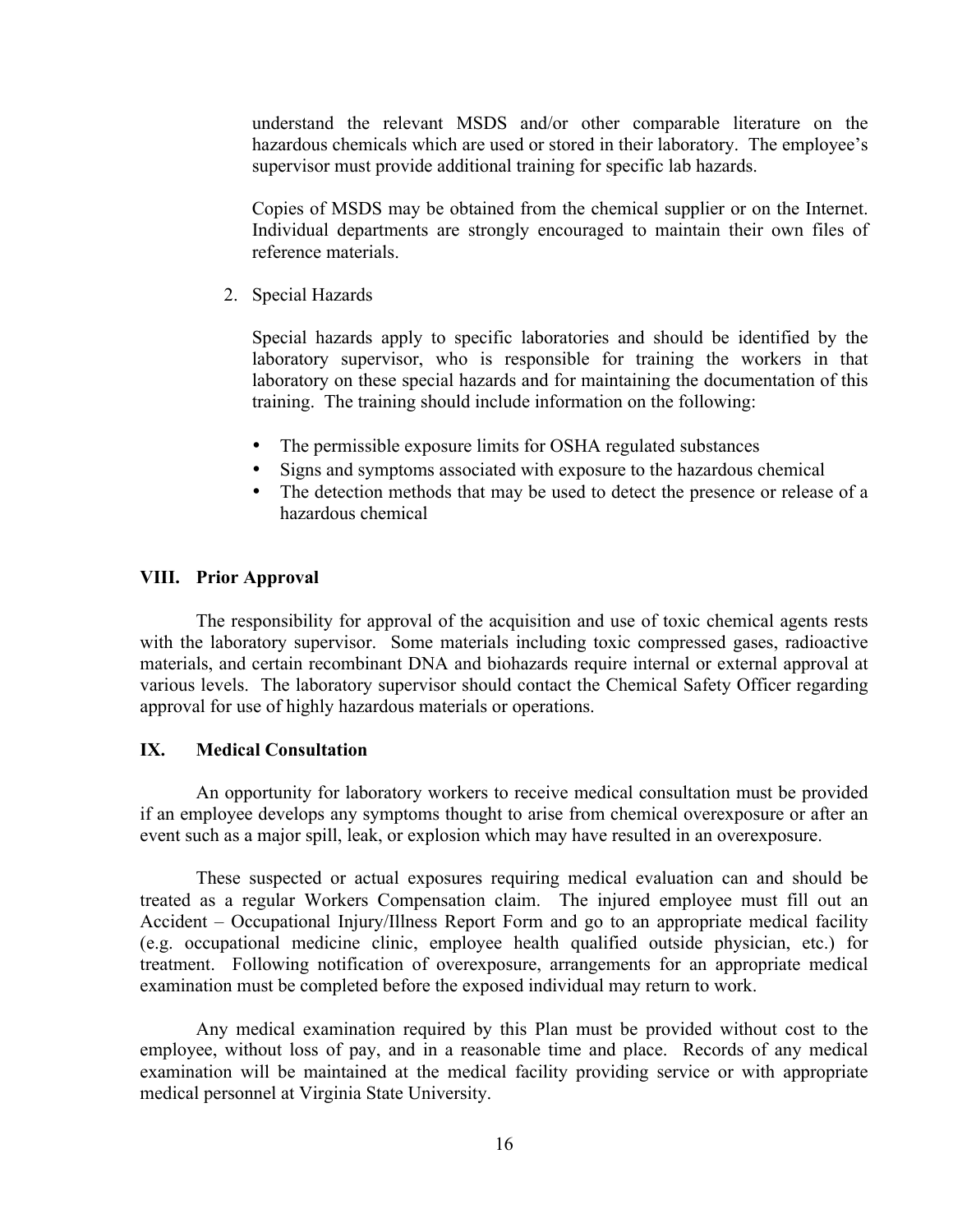### **X. Special Provisions for Select Carcinogens, Reproductive Toxins and Acutely Toxic Chemicals**

The laboratory supervisor must make provisions for additional employee protection for work with particularly hazardous substances. These include select carcinogens, reproductive toxins, and substances which have a high degree of acute toxicity. The Chemical Safety Committee can provide information about these substances. The following provisions must be included:

- 1. Establishment of a designated area
- 2. Use of containment devices such as fume hoods or glove boxes
- 3. Procedures for safe removal of contaminated waste; and
- 4. Decontaminating procedures

In addition to the general safety guidelines mentioned in the first section and throughout the Plan, special precautions are needed when handling genotoxins, reproductive toxins, and chemicals with a high degree of acute toxicity. Minimum guidelines that should be observed are listed below. The lab supervisor should ensure that these and other precautions designed to minimize risk of exposure to these substances are taken.

- 1. Quantities of these chemicals stored are minimized
- 2. Quantities of these chemicals used are minimized
- 3. This applies to solutions and mixtures as well
- 4. Work with these materials must occur in a certified functioning hood, biologically approved safety cabinet, and ventilated glove box, sealed system or other designated system that minimizes exposure.
- 5. Exhausts from such systems may require scrubbing or treatment prior to release into the atmosphere. Work with these materials must be done within the OSHA permissible exposure limits.
- 6. Compressed gas cylinders containing acutely toxic chemicals (arsine, chlorine, and nitrogen dioxide) must be kept in a well ventilated area.
- 7. Ventilation efficiencies for systems where work with these materials is conducted must be evaluated periodically as determined by the laboratory supervisor.
- 8. The area in a laboratory for working with these materials must be designated and signed with an appropriate hazard warning. The area may be an entire laboratory, an area of the laboratory or a particular device (fume hood or glove box). The designated area should be marked with a **DANGER, specific agent, AUTHORIZED PERSONNEL ONLY** or comparable warning sign.
- 9. Bio-safety level 3 or 4 requires that an entire laboratory be designated.
- 10. All workers in a laboratory designated for use with these materials must be trained regarding the effects of these substances as well as symptoms due to overexposure, regardless of whether or not they work with the materials themselves. Training to ensure safe handling and storage is required for those who use these materials. This training is the responsibility of the laboratory supervisor and must be completed prior to use of any of these materials.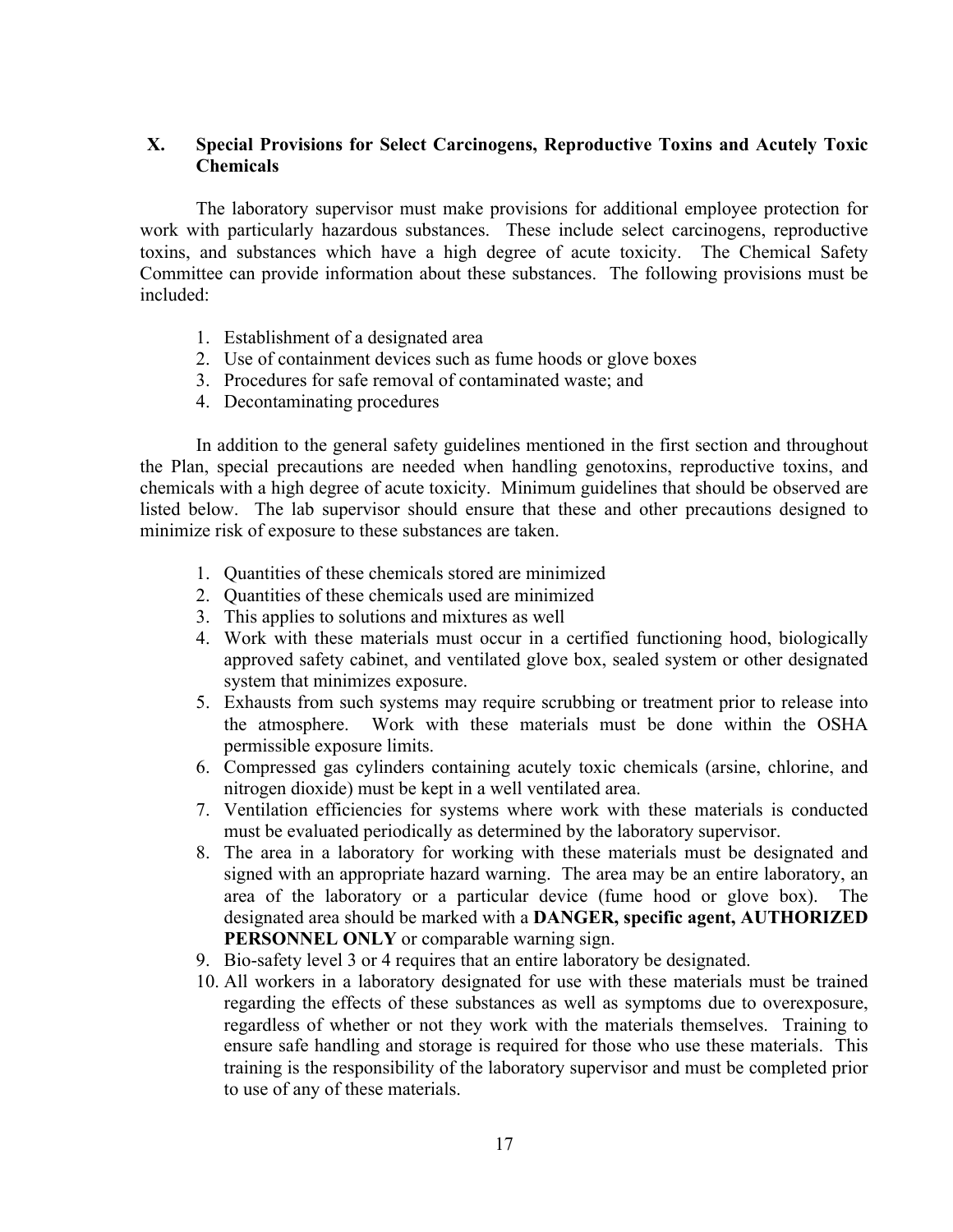- 11. Laboratory workers must have access to appropriate protective equipment and clothing and must be trained in the use of the protective equipment.
- 12. Detection equipment may be required in laboratories where chemicals (especially toxic gases) with a high degree of acute toxicity are used.
- 13. The working area must be appropriately decontaminated at regular intervals determined by the laboratory supervisor. The interval may vary between one day and six months depending upon the frequency of use and the level of the hazard.
- 14. Special precautions to avoid release and exposure must be utilized. For instance, volatile substances must be kept cool and contained; gases should have properly functioning valves, regulators, containment which can withstand a pressure increase, and appropriate piping; and dispersive solids should be kept in closed containers, used in places with minimum air currents and appropriate contact materials should be used to avoid static charging.

#### **XI. Emergencies**

#### **a. Planning**

Planning for emergencies is an essential component of laboratory safety. Laboratory workers should be equipped with the information and ability to assess risks from a small spill or release of a chemical or fire. This information and ability are obtained through training. The most important aspect of this training is providing the ability to differentiate between an incidental situation and an emergency.

An incidental release occurs when it is determined that no imminent serious health or safety hazard to the laboratory workers or university property exists. Lab workers should prepare for and handle their own incidental spills and releases. Absorbent materials should be made available in all laboratories for small spills.

Serious emergencies are those posing an immediate and serious risk of injury or illness to laboratory workers. These could include:

- 1. Release of large quantities of toxic substances
- 2. Release of high concentrations of toxic substances
- 3. Fire or explosion hazard

#### **b. Response for Selected Emergencies**

Laboratory personnel should respond to serious emergencies only **if they are formally trained or certified to respond to such situations**. Personnel are expected to respond to incidental situations.

#### **1. Small fires, small volume chemical spills**

Small localized fires can be put out by smothering the fire with a fire-resistant material. Slightly larger fires can be extinguished by a person trained in the use and operation of a fire extinguisher.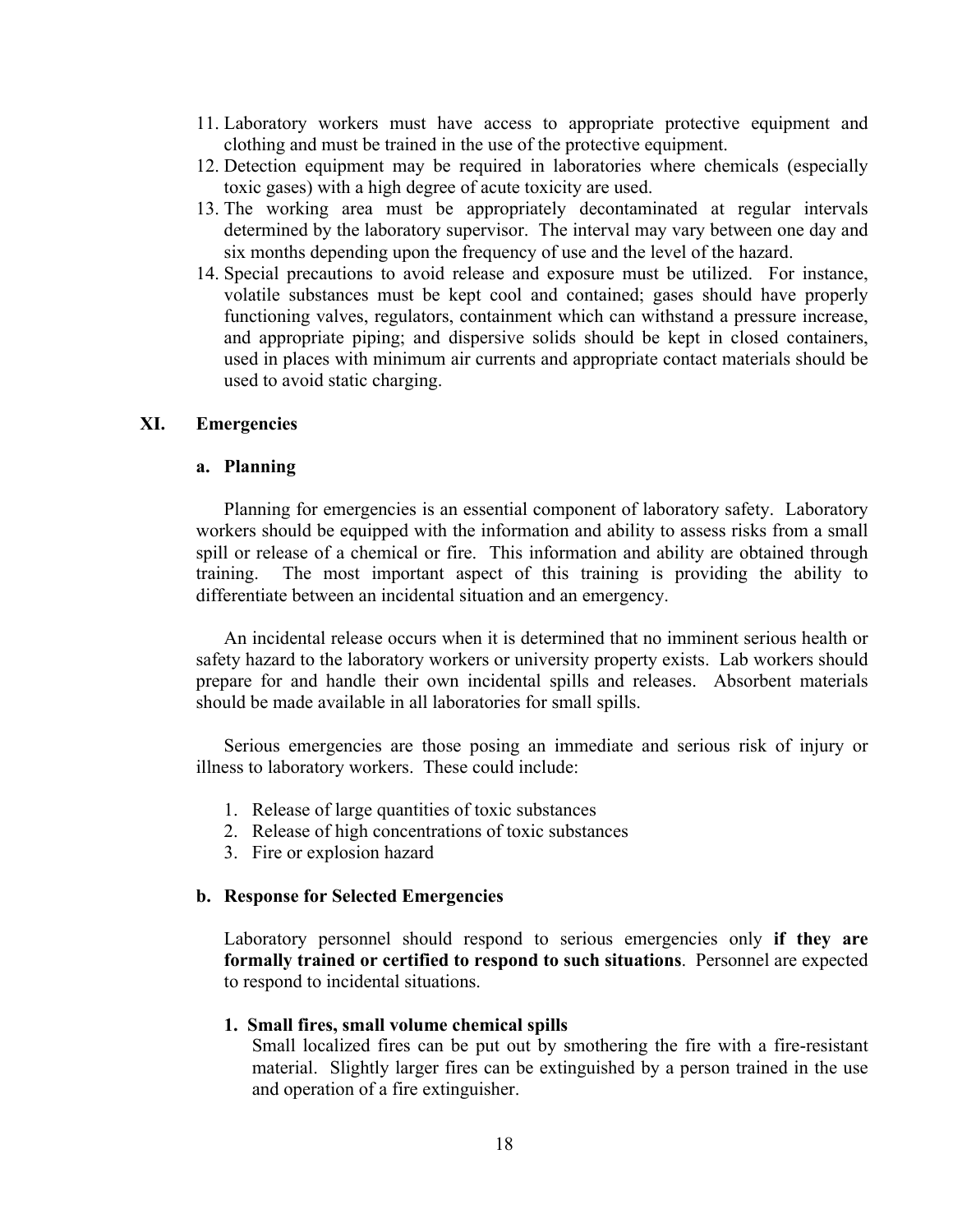Minor spills of chemicals should be cleaned up immediately by laboratory personnel. Absorbent materials are available in all laboratories to absorb acidic, basic, or organic spills. Absorbent towels are also available. The person cleaning the spill should avoid contact with the hazardous material. The Laboratory and Stockroom Manager will assist with disposal of the spill-cleanup materials.

#### **2. Large fires or Release of a Large Volume of Toxic Material**

If personnel judge the fire is too large to be brought under control without increased danger to laboratory personnel or property, emergency personnel should be contacted. The order to the following actions are dependent upon the emergency conditions; layout of the laboratory; time of day; number of people present; and the location of the emergency relative to the doors and alarm stations or telephones.

- Alert personnel in the immediate vicinity
- Call (804) 524-5411 from a safe location. Remain on the line until all necessary information has been given to the emergency responder
- Confine the fire or emergency if possible without endangering yourself
- Shut hood sash if possible
- Close doors to prevent the spread of vapors, gases, or fire
- Evacuate the hazardous area or the building

#### **3. Minor burns or injuries**

Minor burns or injuries are those that can be treated by the injured person. Standard first aid treatment could include running cold water over a burn or the application of a band-aid to a small cut.

#### **4. Serious non-life threatening burns or injuries**

If the burn or injury is serious enough that self-medication is insufficient, the person should seek medical attention. The student health center is located in Memorial Hall. Another person must accompany the injured person to Memorial Hall.

#### **5. Life-threatening burns, injuries, or illness**

In situations where burns or injuries are life threatening, medical personnel should be summoned to the laboratory by calling **(804) 524-5411**. Laboratory personnel should take only those actions that will prevent further harm to the injured person. No medical treatment should be administered unless the person is trained and certified to perform treatment.

If a person is on fire, the following actions can be taken:

- Stop the person from running.
- Drop the person on the floor.
- Roll the person to snuff out the flames.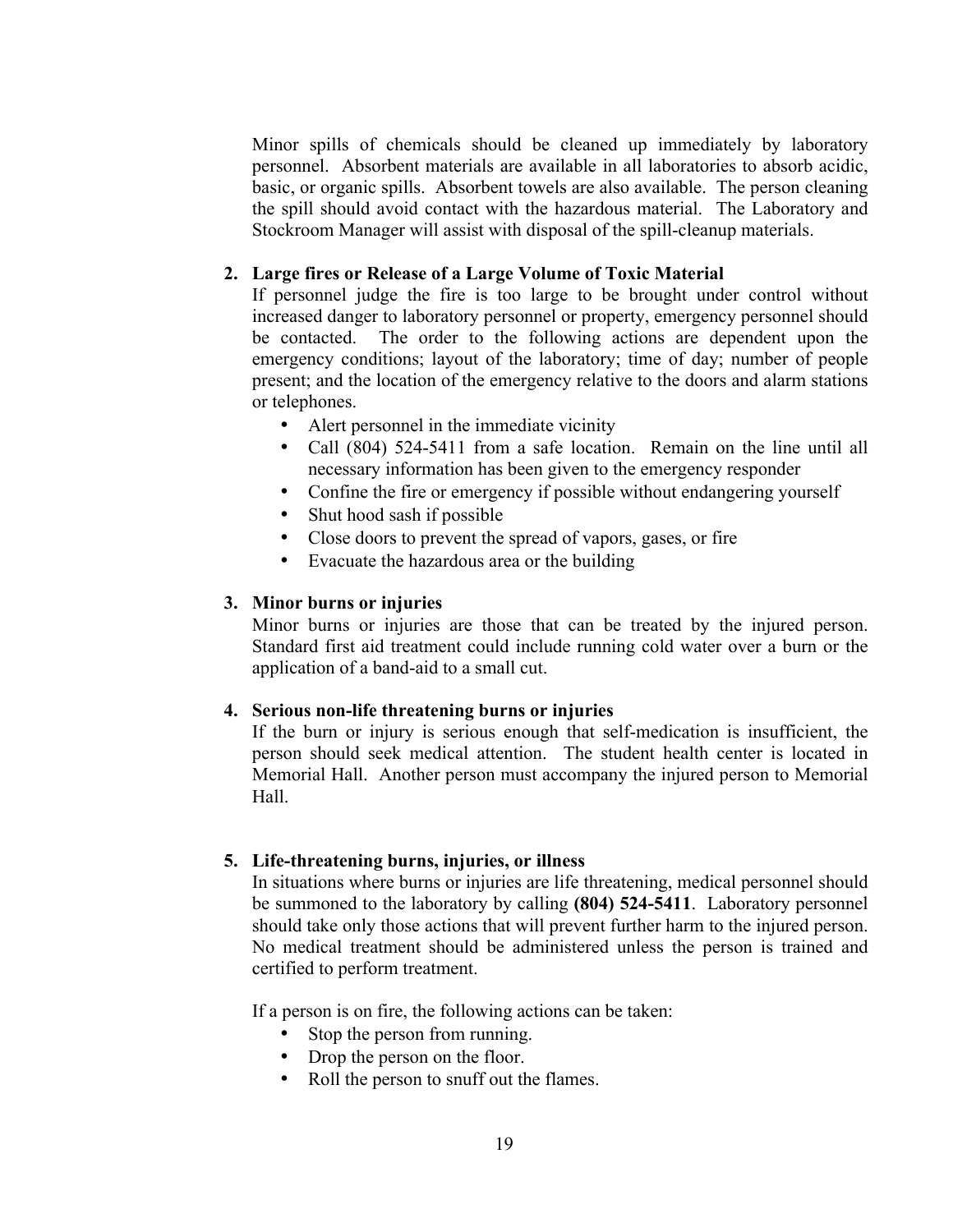- Cool the person. Remove smoldering clothing. Use cold water or ice packs to cool burns and minimize further injury.
- Get medical assistance immediately.

## **6. Chemical exposure**

If a person splash chemicals on himself or herself (eyes and/or body), laboratory personnel should assist the injured individual and move the person to a safety shower or eyewash. Immediate flushing with water for at least 15 minutes is the most important emergency response. Medical assistance must be sought immediately.

## **XII. Inspections and Housekeeping**

## **a. Housekeeping**

- 1. Laboratories should be free of clutter. Work areas should be cleaned after every operation and at the end of the work day.
- 2. Safety showers, eyewash fountains, and fire extinguishers must be free of obstructions. Access to emergency exists must be clear at all times.
- 3. Circuit breaker panels must have an unobstructed clearance.
- 4. The floors shall be kept clean and free of slip hazards.
- 5. Old containers, compromised containers, and solid chemical wastes should be disposed of immediately.
- 6. The laboratory supervisor is responsible for the cleaning and immediate cleanup of spills.
- 7. Custodial staff will perform routine cleanup waste baskets will be emptied daily and floors will be swept.
- 8. Custodial staff will not routinely clean lab bench tops without a request from the laboratory supervisor and his/her ensurance that no hazardous materials are present.
- 9. Custodians will NOT clean up spills of any hazardous materials.

## **b. Inspection and Maintenance**

- 1. Temperature control and over-temperature shutoff devices on heating equipment should be tested periodically to ensure proper operation as per the manufacturers directions.
- 2. All automatic shutoff devices shall be tested periodically.
- 3. Explosion shields and isolation devices should be visually inspected for cracks or damage before each use
- 4. Laboratories shall be inspected yearly by the Chemical Safety Officer.

## **XIII. Records**

The following records shall be maintained:

• Safety training records by the Chemical Safety Officer.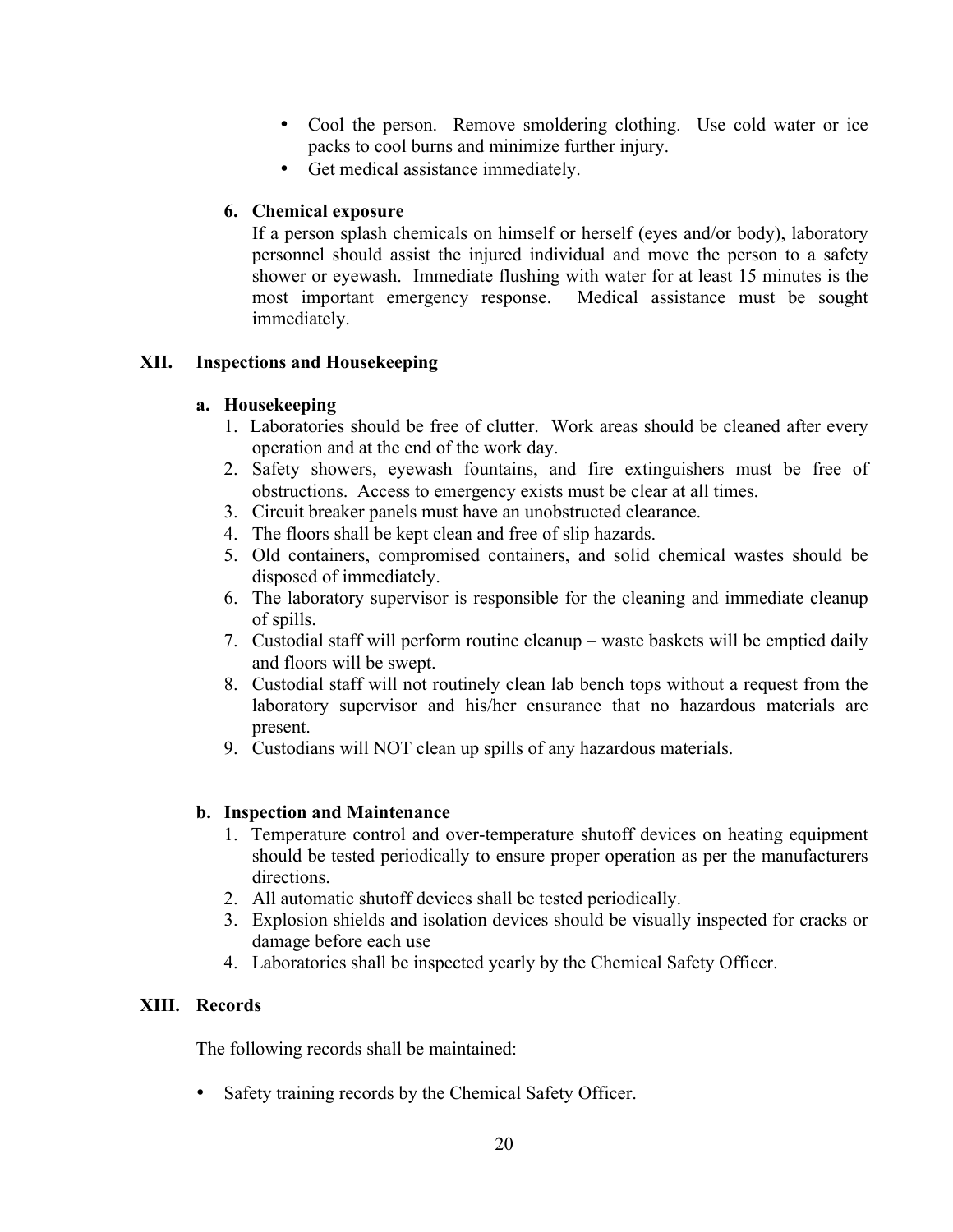- Safety training records for special hazard training by the Laboratory Supervisor
- Annual inspection reports of the laboratories maintained by the Chemical Safety **Officer**
- A departmental list of all personnel who have after hours building access. The list must contain emergency contact information for each person.
- Copies of all incident reports shall be held in the department office.

<sup>&</sup>lt;sup>1</sup>The OSHA Laboratory Standard (29 CFR 1910.1450): http://www.osh.gov <sup>1</sup>The OSHA Laboratory Standard (29 CFR 1910.1450): http://www.osh.gov<br><sup>2</sup>Safoty in *Agglania Chamistmy Laboratorias*, Volumo 1 and 2. American Ch

 $^{2}$ Safety in *Academic Chemistry Laboratories*, Volume 1 and 2, American Chemical Society, 7<sup>th</sup> Edition, 2003.

<sup>&</sup>lt;sup>3</sup>Chemical Reactivity Worksheet is a free program available about the reactivity of substances or mixtures of substances at http://response.restoration.noaa.gov/chemaids/react.html.